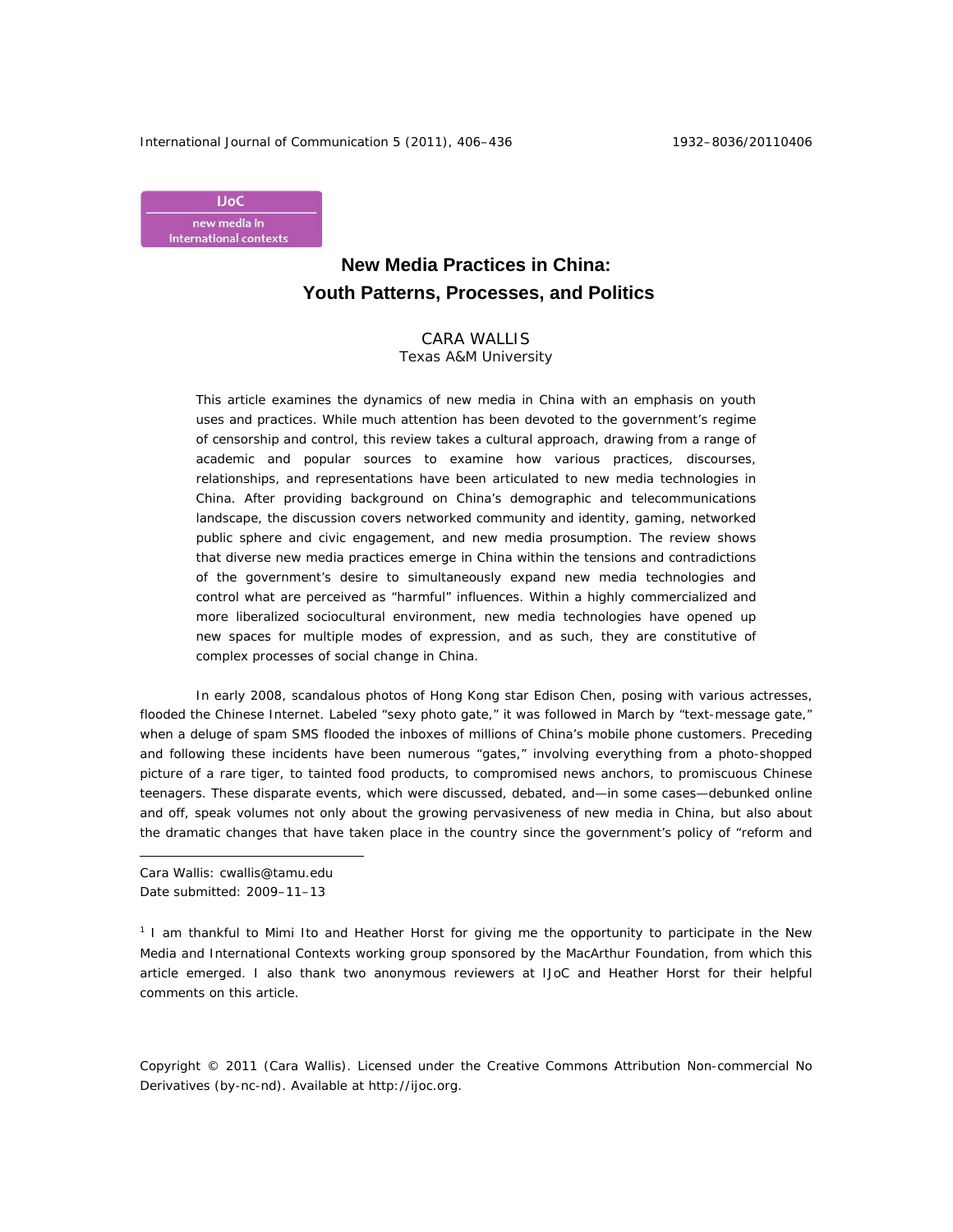opening" began in the late 1970s. Over the last three decades, rapid urbanization, marketization, and globalization, as well as a policy emphasis on "informatization" and a degree of media liberalization, have ushered in new values, life opportunities, and modes of being in the world for China's 1.3 billion people.

In the midst of such transformation, through a "compromise legitimacy," the Communist Party has promised to deliver economic growth and "a relatively comfortable lifestyle" in exchange for "self discipline" by ordinary citizens in matters of social or political dissent (Lu, 2000). Since 2004, the Hu Jintao-Wen Jiabao leadership has sought to construct a "socialist harmonious society," and since 2006, to build a "socialist new countryside" to address increasing societal unrest and economic disparity (Zhao, 2008). The diffusion of new media technologies such as the Internet and mobile phones has become an important part of both realizing and upsetting these goals. The government has invested heavily in telecommunications infrastructure as a means of spurring on development and modernization, yet it is also wary of what it perceives as harmful influences—moral, political, social—that are spread through such technologies. Certain online content and Web sites have always been banned, but modes of censorship intensified at the end of 2008 and throughout 2009 and 2010, as thousands of Web sites, both foreign and domestic, were shut down for having "pornography" and "vulgarity," which appeared to many observers to be umbrella terms for politically sensitive content. However, in contrast to many Western scholars' focus on whether the Internet will democratize China or solidify the state's authoritarian hold, most everyday users are not overly concerned with such issues and, in fact, support some form of censorship (Damm, 2007; Guo, 2007). And while the Internet and cell phones certainly circulate viewpoints and feelings that subvert the official discourse, the government has been quite adept at using these technologies to maintain its hegemony.

In the context of such tensions and transformations, this article seeks to capture the dynamism of new media practices in China, particularly among youth and young adults. To do so, I draw from published academic work across a range of disciplines in English and Chinese, though more consideration is given to research in English, since recent meta-analyses have shown that, in much Chinese-language new media research, little attention is paid to cultural issues, and theory-based research is rare (Kluver & Yang, 2005; Wei, 2009). I also rely on Chinese government surveys, marketing analyses, and popular sources, as well as my own research over the last several years.<sup>2</sup> This article does not purport to critique the "state of the field" of academic scholarship on new media in China. Rather, through putting these various pieces together—that is, by "mapping the assemblage" of new media use—my goal is to examine how different practices, discourses, relationships, and representations are articulated—or linked—to new media technologies within China's contemporary sociocultural context (Slack & Wise, 2005). These articulations are at times competing and contradictory—such as when new media simultaneously invoke tradition and moral panics—and they reveal the complex, contingent, and mutually constitutive relationship between culture and technology. Until recently, much research on the Chinese Internet has focused primarily on governmental control or infrastructure development (Kluver & Yang, 2005). However, this obsession with censorship obscures investigation into many of the important social transformations

 $2$  With the tremendously fast pace of change in Chinese society in general and new media in particular, marketers are often best informed about trends that then become areas of scholarly research.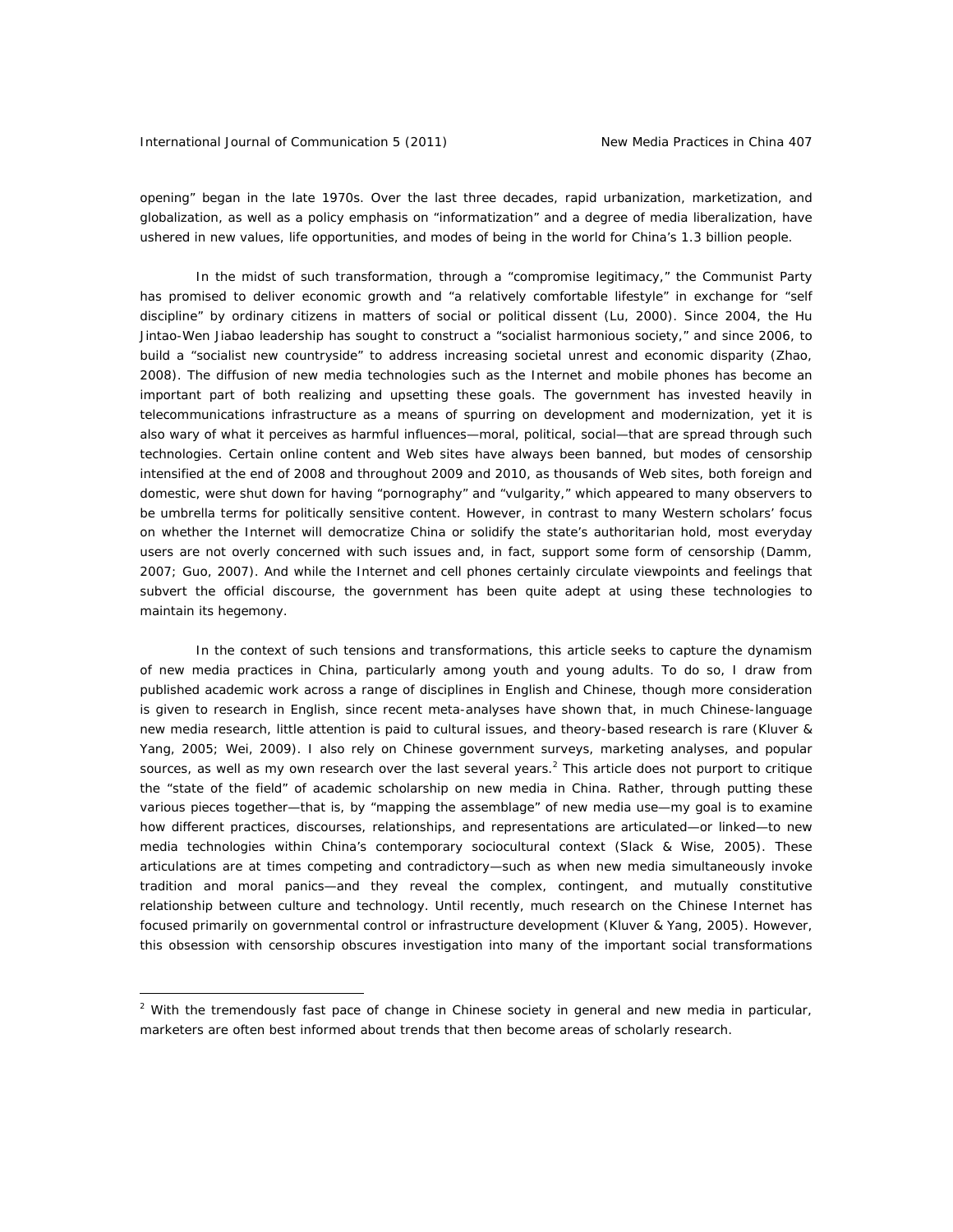that are occurring in China in tandem with the diffusion of new media (Damm, 2007; Tsui, 2005; Yang, 2009).

In the following section, I first set the context by providing background on relevant demographic information and telecommunications development and standards. I then discuss new media practices through four broad themes: networked community and identity, gaming, networked public sphere and civic engagement, and new media prosumption. These themes provide an analytical framework for understanding new media use at the individual, peer group, and collective levels as these arise within cultural norms and institutional structures, yet clearly, various practices and discourses overlap across realms.<sup>3</sup> I conclude by discussing implications and outlining directions for future research. At the outset, it must be noted that the field of Chinese new media scholarship is vast and continuously growing, and this article is not intended to be exhaustive. Rather, the focus is on users located primarily in urban areas, and censorship, policy, and economic issues are addressed only to the extent that they influence what appear to be key emergent social practices and discourses.<sup>4</sup>

# **Demographic and Telecommunications Context**

# *Demographic Data*

China has about 1.3 billion people, accounting for one fifth of the total world population, and those aged 29 and under comprise roughly 40% of the total population (National Bureau of Statistics, 2008). Due to China's one-child policy, instituted in 1979, nearly all of China's urban youth have grown up without siblings. Because they enjoy the attention of their parents, as well as doting grandparents, they are often called "little emperors" who are spoiled and do not know how to "eat bitterness" (*chi ku*). However, these youth also face tremendous pressure, as huge expectations are often placed on their shoulders in terms of academic performance and future professional success. Nearly all urban youth graduate from high school, and many go on to higher education. In the countryside, the situation is quite different. Many rural families are larger, and rural youth are often disadvantaged compared to their urban peers, particularly in terms of material standard of living, access to quality education, and future opportunities. Most "go out to labor" (*waichu dagong*) in urban areas after finishing middle school or part of high school. Because of their rural *hukou*, or household registration (a system that has been severely eroded but not completely eliminated as a result of the reforms), in the city, they face discrimination and exploitation. In recent years, however, even college-educated urban youth have had a hard time in the job market, particularly those who have relocated to larger cities like Beijing to find work.<sup>5</sup> In 2009, an estimated 6 million university graduates joined the millions who were already unemployed (Rosen, 2009).

<sup>&</sup>lt;sup>3</sup> For example, Yang (2009) does not make an analytical distinction between the use of the Internet for political activism and to assert new lifestyles.

<sup>&</sup>lt;sup>4</sup> There are significant differences between large ("Tier 1") cities such as Beijing, Shanghai, and Guangzhou; provincial capitals and certain coastal ("Tier 2") cities; and poorer, less developed regions ("Tier 3") in the interior. Much of this article covers practices that can be presumed to be located in Tier 1 and Tier 2 cities.

<sup>&</sup>lt;sup>5</sup> The millions of these youth are now called "ant tribes" (Pierson, 2010).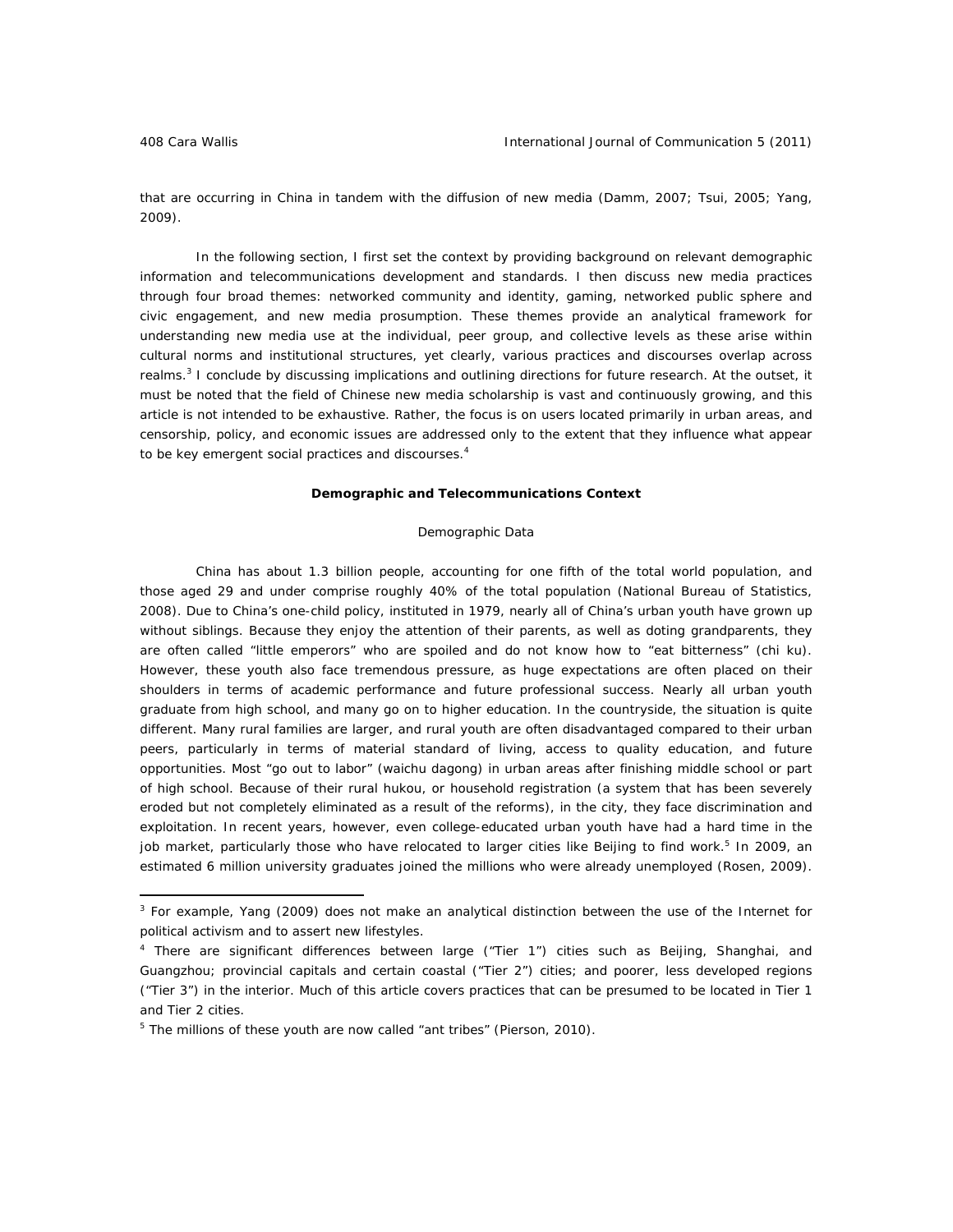Both these youth and their rural counterparts have been cause for concern for a government that values social stability, perhaps above all else.

Chinese youth, both those known as the "post-eighties generation" (born during the 1980s) and the "post-nineties generation" (born during the 1990s), have been viewed by many as somewhat paradoxical. Overall, they have enjoyed a higher standard of living than previous generations, and although they have been subject to "patriotic education" since elementary school, they have never experienced the radical struggles and political mobilizations that characterized youth in earlier decades of the People's Republic of China. They are perceived by older generations to be devoid of a clear moral compass, obsessed with the Internet and mobile phones, shallow, and materialistic (Rosen, 2009). While they enjoy Western entertainment and fashion, they also have a strong mistrust of Western media (ibid.). They are more individualistic than their elders, and some are described as "angry" and nationalistic (to be discussed in more detail later). In general, they manifest a need for self-expression far greater than their elders (Li & Zhang, 2009).

### *Telecommunications*

China's telecommunications landscape has developed rapidly over the last couple of decades. Through a series of reforms and restructurings designed to increase competition (the latest was begun in May 2008 and completed in October 2008), there are now three major telecom companies in China, all state-owned, and all offering fixed-line, broadband, and mobile services: China Telecom, China Mobile, and China Unicom. These are all overseen by the Ministry of Industry and Information Technology (MIIT), formed in 2008 to replace the Ministry of Information Industry.

The government's emphasis on expanding telecommunications can be seen in the fact that, in 1980, shortly after the reforms began, there were only 4.1 million fixed-line telephones in China, for a teledensity (the number of telephones per 100 persons) of 0.4 (Lee, 1997). By 1990, this number had tripled (He, 1997), and by 2007, China had roughly 365 million fixed-line telephone subscribers, with a teledensity of 27.8 (MIIT, 2007). This figure had fallen to 310 million by early 2010 (MIIT, 2010). Despite these declining numbers, urban areas have more than double the number of fixed-line phones in the countryside, although rural areas have also seen tremendous growth in recent years, a result of both government policy and market strategies.

# *Mobile Phones*

The drop in the number of fixed-line phones directly corresponds to China's remarkably rapid expansion of mobile telephony. In 2004, there were about 355 million mobile phone subscriptions in China, and by the end of 2008, the figure was 640 million (MIIT, 2009). By early 2010, China had roughly 766 million mobile phone subscribers, the largest number in the world, representing a penetration rate of about 58% (MIIT, 2010). Because major cities are relatively saturated with mobile phones, for the last few years, the majority of new mobile subscribers have been in rural areas. After much delay, China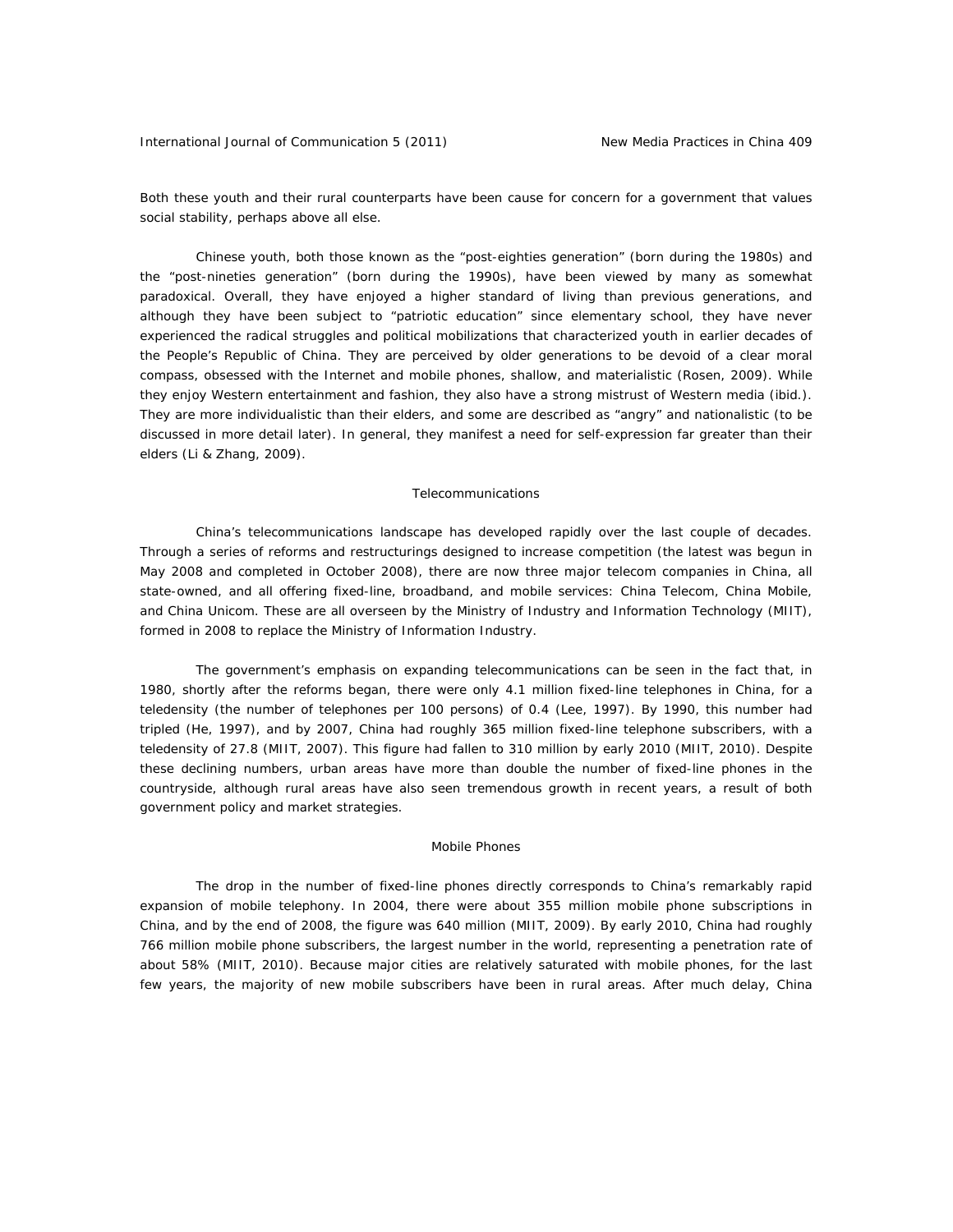finally issued 3G licenses in January 2009 to the three state-run carriers,<sup>6</sup> and within a year, there were roughly 16 million 3G mobile subscribers (MIIT, 2010).

About 90% of mobile phone users in China rely on prepaid phone cards, which come in a range of plans (e.g., caller pays, bulk text messaging). Although Chinese people rarely let their mobile phone go unanswered, and business people in China make voice calls frequently, the majority of mobile phone users, including youth, communicate primarily via text message. In 2007, 592.1 billion text messages were sent, for an average of 1.6 billion/day and a daily revenue of 160 million yuan, roughly US\$21 million (Mo, 2008). In most cases, text messaging is not necessarily used for reasons of courtesy to those occupying the same public space (as in Japan). On the contrary, loud mobile phone conversations on public transport, in restaurants, and on elevators are not uncommon. Rather, one reason for the prevalence of texting is that it is cheap. Text messages in China are often self-written, but the use of prewritten messages is also common. These types of messages are widely available and can either be copied from inexpensive books for sale at kiosks and small stores or downloaded from the Internet, though most people merely forward messages they have received. The message contents usually include jokes, sentimental poems, erotica, or holiday greetings. Because text messages often contain politically and morally subversive content, He (2008) argues that SMS, as a "fifth" media channel, has become a "major carrier of the nonofficial discourse." Though texting is ubiquitous, as of December 2009, 233 million Chinese had used their mobile phone to surf the Internet, which represented nearly 61% of all Internet users, according to the China Internet Network Information Center (CNNIC, 2010). As usage costs have fallen, among a broad range of youth recently there has been a shift from texting to Internet chat, often via a social networking site, as a primary means of mediated communication.

The mobile handset industry in China consists of both global brands and a number of domestic manufacturers located in southern China that release new models much more frequently than in other parts of the world (Qiu, 2009b). A recent trend has been the popularity of "copycat" or *shanzhai* phones that are relatively cheap and loaded with functions (Qiu, 2009b).<sup>7</sup> Some look like replicas of popular models, such as the iPhone, but are labeled things like "Hiphone." Others are shaped like cigarette packs or cute mice (see Figure 1). Low-income groups such as migrants use shanzhai phones in order to get the most for their money. They have also been appropriated by trendy, urban kids who enjoy collecting the various designs (Yang & Li, 2008). Urban youth who are very brand conscious and concerned with quality, however, look down on migrants who use shanzhai phones, seeing them as striving for something out of reach (Zhou, 2010). Still others buy them to express a nationalist sentiment by not buying a global brand

<sup>&</sup>lt;sup>6</sup> China Mobile, the world's largest mobile phone operator and home to about three quarters of China's mobile phone subscribers, was given a license for TD-SCDMA, China's domestically developed 3G standard, which has been heavily supported by the government. China Unicom and China Telecom were granted licenses for WCDMA and CDMA 2000, respectively, 3G standards already used globally.

<sup>7</sup> *Shanzhai* is a term used to cover a broad array of copycat or "fake" goods, ranging from electronics to fashion and media productions.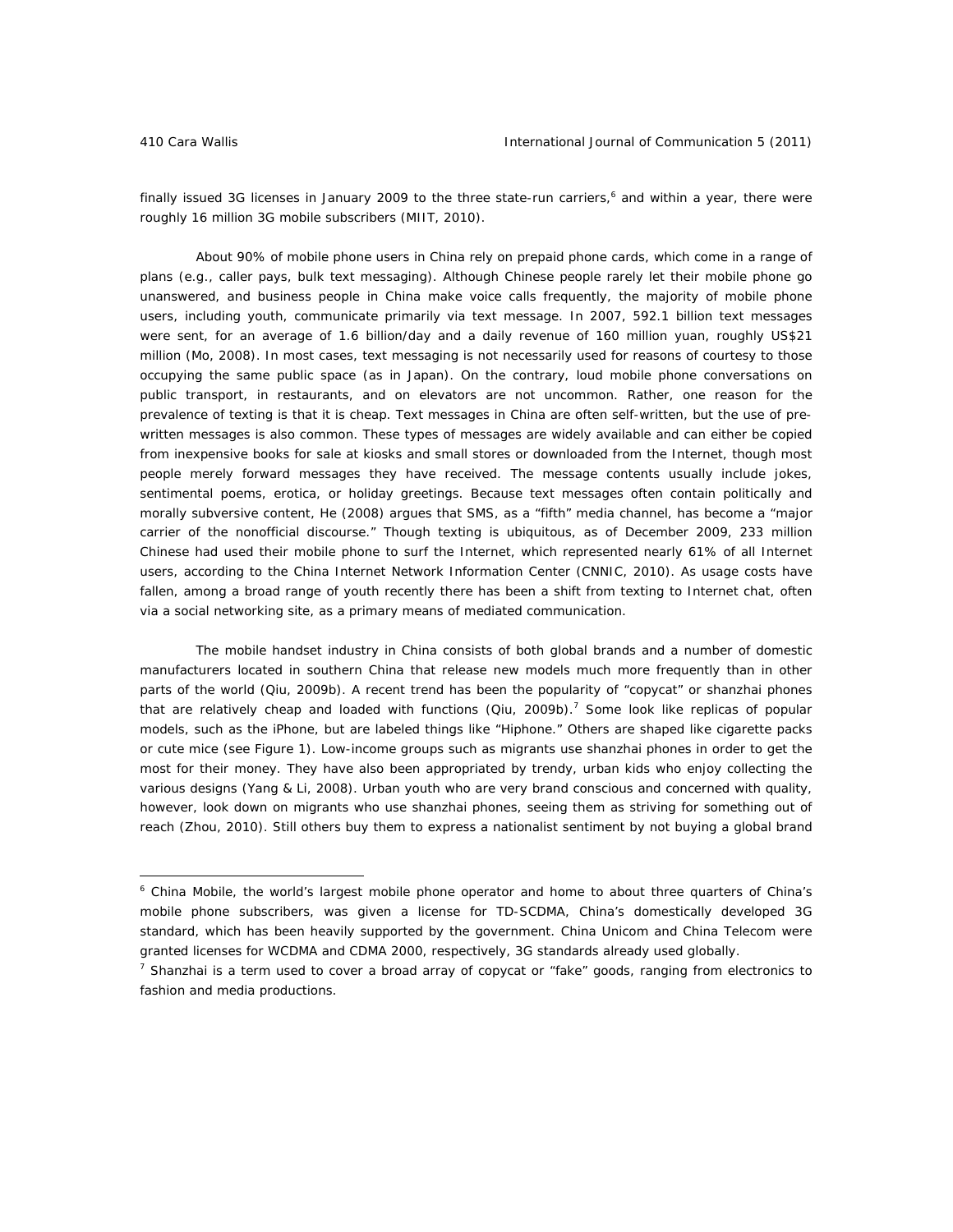such as Nokia. Ironically, however, in purchasing these phones, they are undercutting China's legitimate domestic phone market (Zheng & Chen, 2008).



*Figure 1. Shanzhai Phones, Shenzhen, August 2008 (Wallis).* 

### *Internet*

Internet growth in China has also been rapid and unevenly distributed between the cities and the countryside. As of December 2009, China had 384 million Internet users, the largest number in the world, representing a 28.9% penetration rate, with roughly 72% concentrated in urban areas (CNNIC, 2010).<sup>8</sup> About 90% (346 million) of China's Internet users access the Internet via broadband. Many use desktop computers for such access, although the use of mobile phones, as mentioned above, has grown quickly. Most urban families have a computer with a broadband Internet connection in their homes, for which the monthly fee is around US\$20 for unlimited use. For those without home or school access—in particular, rural-to-urban migrants—Internet cafés are extremely important and are used by about 42% of Internet users, though this figure has decreased since 2008. The majority (about 62%) of China's Internet users are under 30 years old (CNNIC, 2010). In the early stage of China's Internet development, there was a substantial gender gap in usage (Bu, 2002). This gap has decreased, but it has not disappeared. The most recent data reveal that about 54% of Internet users are male, and nearly 46% are female (CNNIC, 2010).

 $\overline{a}$ 

<sup>&</sup>lt;sup>8</sup> On discrepancies in counting "Internet users," see Bialik (2008).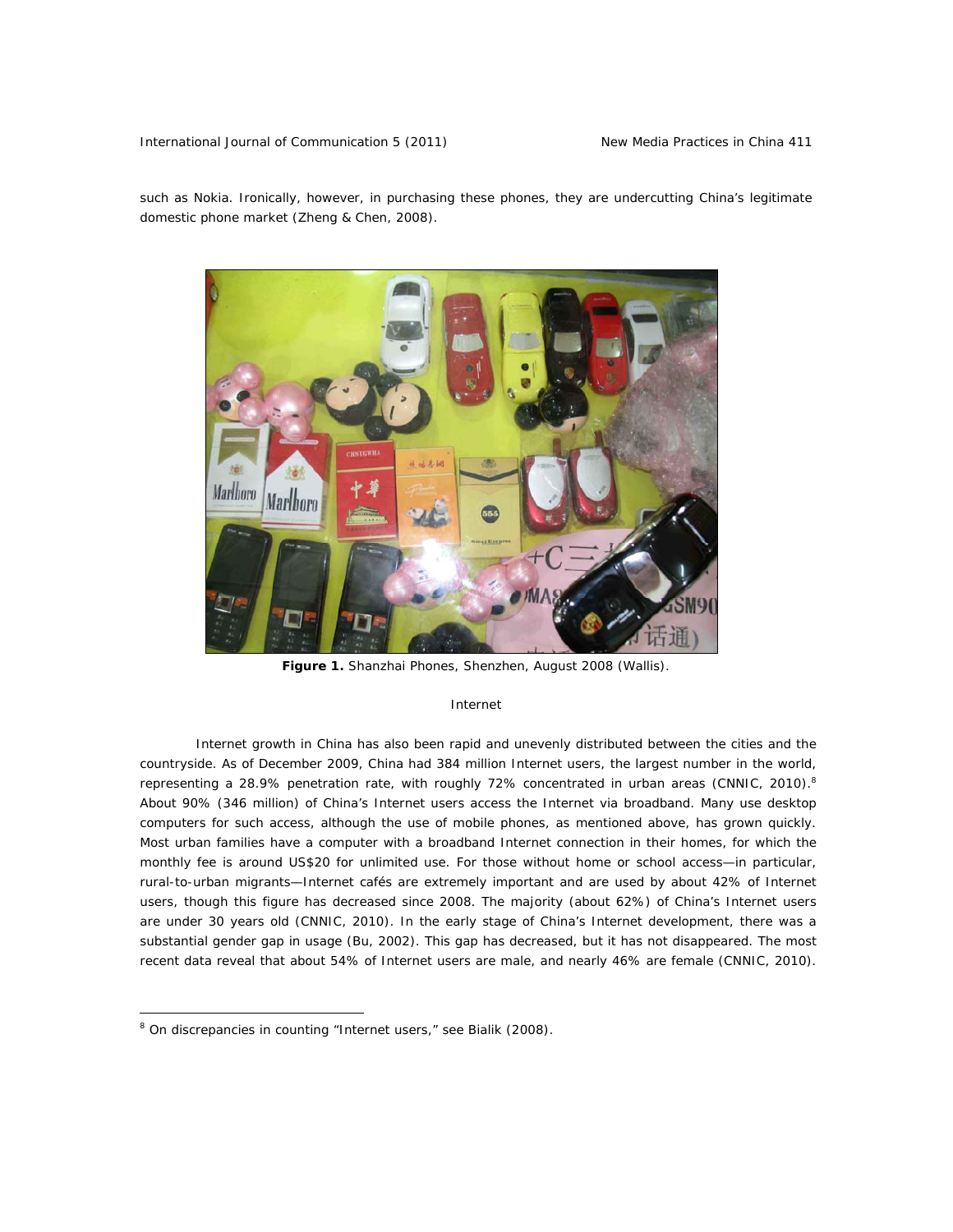A focus that seems to be more prevalent in Chinese language research is gender differences in Internet usage (Bu, 2002; Yang, Wang, Chen, & Wang, 2004; Zhou, 2005).

As of December 2009, the top 10 Internet activities in China were the following: listening to or downloading music, reading news, using a search engine, instant messaging, playing games, watching videos, using a blog or personal space, emailing, using a social networking service, and reading net literature (CNNIC, 2010). Furthermore, 30% of China's Internet users participate in a Bulletin Board System (BBS) or forum (ibid.). Though Chinese use the Internet to read news, according to Guo (2007), much of this news is "infotainment": he thus argues that Chinese cyberspace is mainly perceived as a place for socializing and entertainment. China's Internet users spend a lot of time online—44% of their free time, compared to 30% for Internet users in the United States. They are also more likely to describe their Web-based activities as "fun" (TNS, 2008). In general, Chinese cyberspace provides an arena where people are able not only to enjoy themselves, but also to express opinions (particularly those that might not be sanctioned offline), build community, engage in fantasy, and mobilize for collective action (within limits).

Direct and indirect means—whether technical, ideological, economic, or administrative—are used to control the Internet (Wacker, 2003). Numerous regulations and forms of digital surveillance also exist, including various "pledges of self discipline" issued over the years that companies must sign, as well as efforts by the government to have forum participants and bloggers on non-commercial sites register with their real name. Thus far, the former has been more successful than the latter, as controversial content is routinely removed after it has been posted, but real-name registration has not been consistently enforced (MacKinnon, 2008b; Qiu, 2004).

# **Networked Community and Identity**

New media technologies have become key tools for expressing lifestyles and for processes of community building and identity formation in China, especially for youth and young adults. Such processes align with what appear to be universal tendencies, yet they also reveal particular characteristics that have emerged within the context of China's three decades of reform. Since opening its first public Internet service in 1995, China's virtual realm has been marked by competing and complementary agendas of the state and the market (which can't be so clearly separated in China), as well as by grassroots movements and community formations whose networks merge online and off (Qiu, 2004). Within a highly commercialized sphere, where freedom and control coexist (Lagerkvist, 2006), the use of BBS, blogs, instant messaging, social networking sites, and text messaging have paradoxically enabled both unity and fragmentation in the social sphere.

### *BBS and Blogs*

BBSs are one of the oldest Internet applications in China, having remained popular since the midto-late 1990s. They are operated by noncommercial (e.g., universities) and commercial Internet Service or Content Providers (such as Sina, Sohu, and Tianya), as well as by government entities (e.g., the *People's Net*). These forums are a virtual space where people feel comparatively free to post news and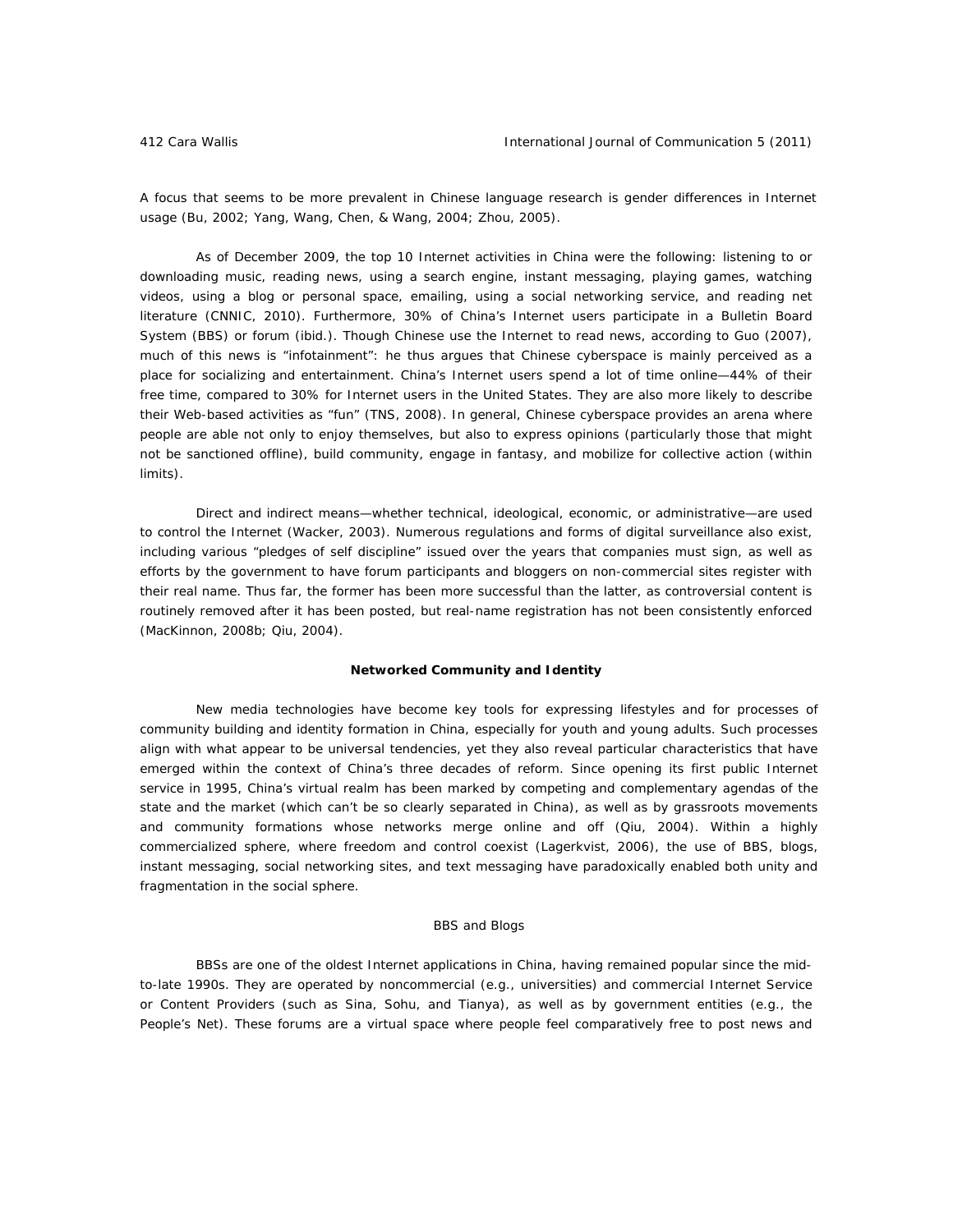opinions, largely because their "free-for-all structure" allows for more anonymity, even though many are more closely regulated now than they were in the past (MacKinnon, 2008b). Most BBSs are devoted to myriad lifestyle topics, including art, culture, education, health, love, cars, and finance (Damm, 2007). Group identity and community are built on such interests, as well as through the use of playful language and homonyms that are only understood by participants (Giese, 2004; Yang, 2009). It is noteworthy that BBSs are also used frequently to merge online and offline activities, as many are aimed at regional, local, and ethnic affiliations (Damm, 2007; Giese, 2004; Yang, 2009). Moreover, although many Web sites and affiliated BBSs maintain a socially conservative stance regarding gender and family (Damm, 2007; Giese, 2004), others offer space for various subaltern groups to form community and have a voice that is often silenced in the real world. For example, Chinese-language lesbian Web sites are an important emotional resource, as well as a form of imagined community for their participants, particularly since, in many areas of China, there is still "stigmatization by locally dominant pathologizing models of homosexuality as illness" (Martin, 2009, p. 229).<sup>9</sup> Within modes of state control, self-censorship, and commercialization, "the gay space in Chinese cyberspace" offers a realm for self-expression and diversity through *tongzhi*, or "comrade" (a euphemism for gay or lesbian) literature, chat rooms, forums, and news (Ho, L. W. W, 2007). To Giese, "the real subversive potential of the Internet in China" arises not because BBSs (and blogs) are used for overtly political expressions (which I address later), but because of the anonymity, freedom of expression, and opportunity for negotiating identity that such spaces allow (2004, p. 23).

Though fora are a major space for developing community online, blogs are another realm for individual expression and cultivating identities that both challenge and maintain the status quo. The first blog went online in China in 2002, and since then, the number of blogs has increased dramatically every year. By the end of 2009, there were 221 million bloggers, accounting for nearly 58% of all Internet users (CNNIC, 2010). Not all of China's millions of blogs are active, nor are they all political. Like their Western counterparts, most are personal narratives written by young people, usually college students, about their daily lives (MacKinnon, 2008a). Though the Chinese blogosphere has become an important source of information outside official (state) media channels for many, the most popular blogs in China are those written by celebrities, including movie stars, authors, athletes, and successful entrepreneurs (Nie & Li, 2006). During one point in 2006, the blog of Chinese actress Xu Jinglei beat BoingBoing as the most frequently visited blog in the world. Recently in China, the popularity of her blog has been displaced by that of author-racecar driver Han Han, whose unconventional and, at times, provocative manner has made him a youth icon and the bane of the existence of China's literary and cultural establishment.

What first catapulted blogging into popular consciousness in China, however, was the sex diary of Mu Zimei, a young woman in Guangzhou who stirred up controversy in 2003 when she began blogging about her active sex life (often quite explicitly) and her rejection of conventional notions of romantic love. After a notorious post about a one-night stand with a Chinese rock star, Mu Zimei's blog became the number one blog in China for a time, gained substantial attention from numerous media outlets, and invoked admiration, as well as scorn. As Farrer (2007) notes, the "Mu Zimei phenomenon" brought the issue of sexual politics into the Internet age in China and inspired dialogue and debate by the general public, scholars, and journalists from commercial and party organs on an array of topics, including

 $\overline{a}$ 

<sup>&</sup>lt;sup>9</sup> Homosexuality was illegal in China until 1997; in 2001, it was no longer classified as a mental illness.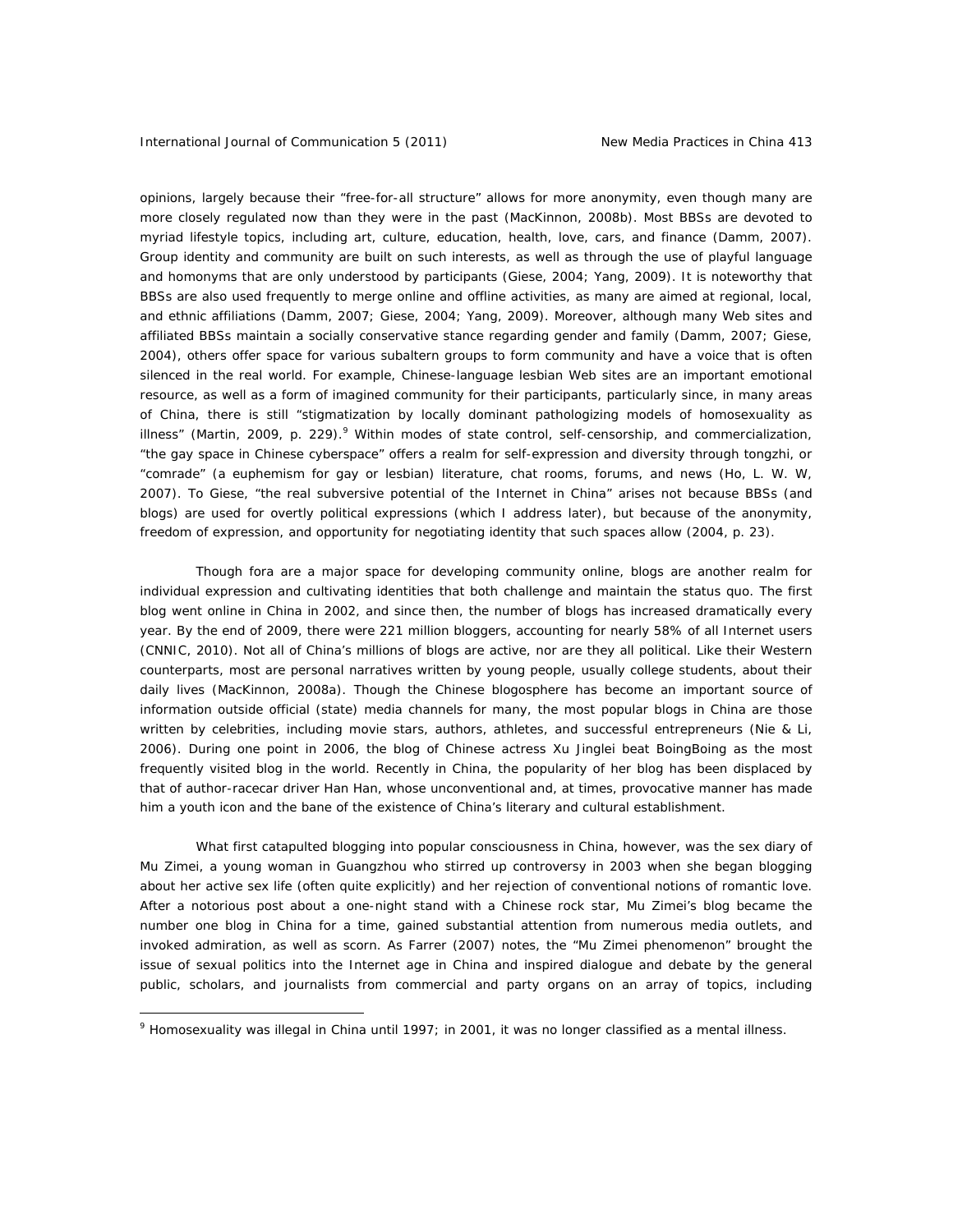freedom of expression, privacy, sexual morality, and women's rights. Although Mu Zimei's blog was eventually shut down, she was fired from her job, and her book was banned, she continues to make headlines—for example, by uploading podcasts of her sexual encounters. She has also gained the admiration of many young Chinese women and has inspired numerous imitators, who don't necessarily conform to urban, elite standards of fashion and aesthetics, yet who still use the Internet as a platform for their own personal agenda and viewpoints (ibid.). These women and other subalterns, including some rural-to-urban migrant bloggers, reveal that the "personal is political" in China, although not in the manner in which "Chinese politics" is usually conceptualized in the West (Yang, 2009).

# *Social Networking Sites and Chatting*

Though BBSs and blogs are well-established aspects of Chinese new media culture, social networking sites (SNSs) are a relatively new entry. Chinese versions of MySpace and Facebook exist, but their numbers of registered users pale in comparison to domestic SNSs. China has its own version of Facebook, begun in 2005 by two Tsinghua University graduate students and initially called Xiaonei ("on campus network"). In 2009, it was renamed Renren ("everyone's network"), reflecting the fact that, in 2007, it opened its virtual doors to high school students, and then to white-collar workers. It has a close rival in Kaixin001, targeted at yuppies. One distinctive feature of Chinese SNSs is that they combine networking features with several online games, such as Kaixin001's "Parking War" and "Friends for Sale." Market research on users of Renren, Kaixin001, and Facebook found that these sites were crucial for young people to manage their identity and sociality both online and off, and that the sites allowed for "moderate socializing" with minimal intrusion into private life (Li, Zhang, & Yu, 2009). Social networking sites like Douban, which lets users post recommendations and reviews of various forms of media, have also been instrumental in the construction of a transnational imagined Chinese community (Ho, K-C, 2007). Even sites that aren't social networks per se, such as Hudong, an encyclopedia Web site far more popular in China than Wikipedia (whose Chinese version has been blocked for much of its existence) include social networking functions, such as forums and chat, and many attribute the success of China's domestic Web sites to these types of functionalities (in addition to games).

Reflecting a shift in China's Internet user demographics, the most popular social networking sites in China are 51.com, which attracts rural, third-tier city users, and Tencent's Qzone, which is targeted at teens and has nearly 388 million active users.<sup>10</sup> Qzone's success reveals that, while quite new to China, SNSs should be understood within the context of the chatting and instant messaging (IM) culture that has existed online in China for a number of years. The most popular IM platform in China is Tencent's QQ, with 533 million active users at the end of 2009, where roughly 93 million of them are instant messaging at any one time (Tencent, 2009).<sup>11</sup> QQ is also closely connected with youthful Internet users and young adults who are from lower socioeconomic strata, such as rural-to-urban migrants. For many Chinese Internet users, QQ is the first application they have used, and the growth of QQ has been closely aligned

<sup>&</sup>lt;sup>10</sup> For an overview of the top four SNSs in China, see http://social.venturebeat.com/2010/04/07/china'stop-4-social-networks-renren-kaixin001-qzone-and-51-com/

<sup>&</sup>lt;sup>11</sup> Researching among young migrant women, I was much more likely to be asked my QQ number than my e-mail address.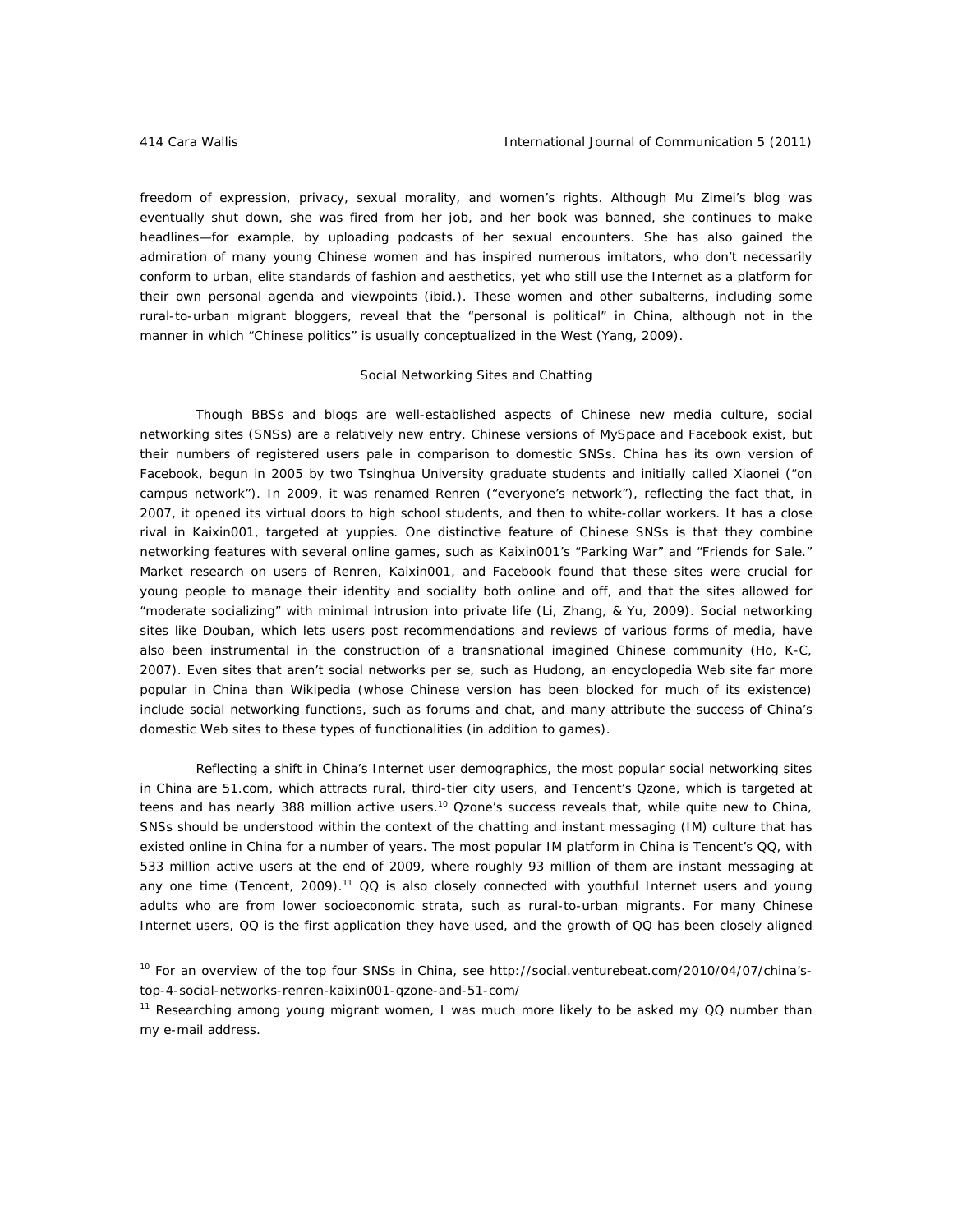with the development of the Chinese Internet (Koch, Koch, Huang, & Chen, 2009). QQ at once represents China's domestic technological achievements and the threats brought by and through such technologies, including Internet addiction, pornography, and sexual solicitation (ibid.).

### *Mobile Identities*

While the above discussion has focused on identity and community as these are articulated to Internet applications that until recently were accessed primarily via a desktop or laptop computer, the mobile phone has also emerged in China as a key tool for identity and community building, albeit with distinct uses by diverse populations. In terms of in-depth academic research on mobile phone use, usually the focus has been on either the urban *or* the rural-to-urban migrant population, though exceptions where both populations have been included in the same study do exist (e.g., Fortunati, Manganelli, Law, & Yang, 2008; Qiu, 2009a). This split in research design is in line with what are perceived to be vast gaps between these two populations in terms of material resources, life conditions, and opportunities. In the early days of the mobile phone's diffusion in China, the phone was linked to an urban, sophisticated, fashionable lifestyle, as in other places around the world (Wei, 2006). Now, both young migrant workers in Southern factories, and "cool" urban youth express similar connections between owning a mobile phone and perceived social status or maintenance of "face" (Chu & Yang, 2006; Yang & Chu, 2006; Wang, 2005), so much so that the former often spend two or three times their monthly salary on a phone (Law & Peng, 2006; Yang & Chu, 2006). In addition, gendered differences in preferences of mobile phone types, usage patterns, and discourses *about* mobile phones have also been found among both groups (Fortunati et al., 2008; Lin & Tong, 2008; Wallis, 2010).

While marketers are obsessed with studying China's urban youth as a lucrative market, content providers like Kongzhong and Sina offer games, horoscopes, and other subscription services that intentionally cater to a primarily lower-income youth demographic.<sup>12</sup> Cartier, Castells, and Qiu (2005) and Qiu (2009a) argue that "working class ICTs" such as the *xiaolingtong* ("Little Smart"), a less expensive mobile phone with limited geographic mobility (it runs off the fixed-line telephone system), and prepaid calling cards, enable migrants to become part of the "information have-less" (as opposed to have-nots). However, throughout 2006 and 2007 when I was in Beijing, the popularity of Little Smart phones was declining, as the costs of standard mobile phones had decreased. Recently, the government decided to phase out Little Smart to make room for 3G networks.

While some argue that mobile phones, and text messaging in particular, contribute to a Chinese culture increasingly marked by "excessive, trivial and meaningless information overload" (Guo & Wu, 2009, p. 41), mobile phones have particular affordances for China's migrant population, who often have minimal access to landlines outside of public phones. Migrants use mobile phones to maintain as well as to expand their social networks (Chu & Yang, 2006; Law & Peng, 2006; Wallis, forthcoming). Dating via the mobile phone—where a relationship is initiated and sustained through text messaging and voice calls with a faceto-face meeting not taking place for several months—has also become common (Law & Peng, 2006; Wallis, 2010). In using mobile phones to autonomously establish intimate relationships, some young migrant

 $\overline{a}$ 

<sup>&</sup>lt;sup>12</sup> Author interviews with Kongzhong and Sina employees, Beijing, August 2008.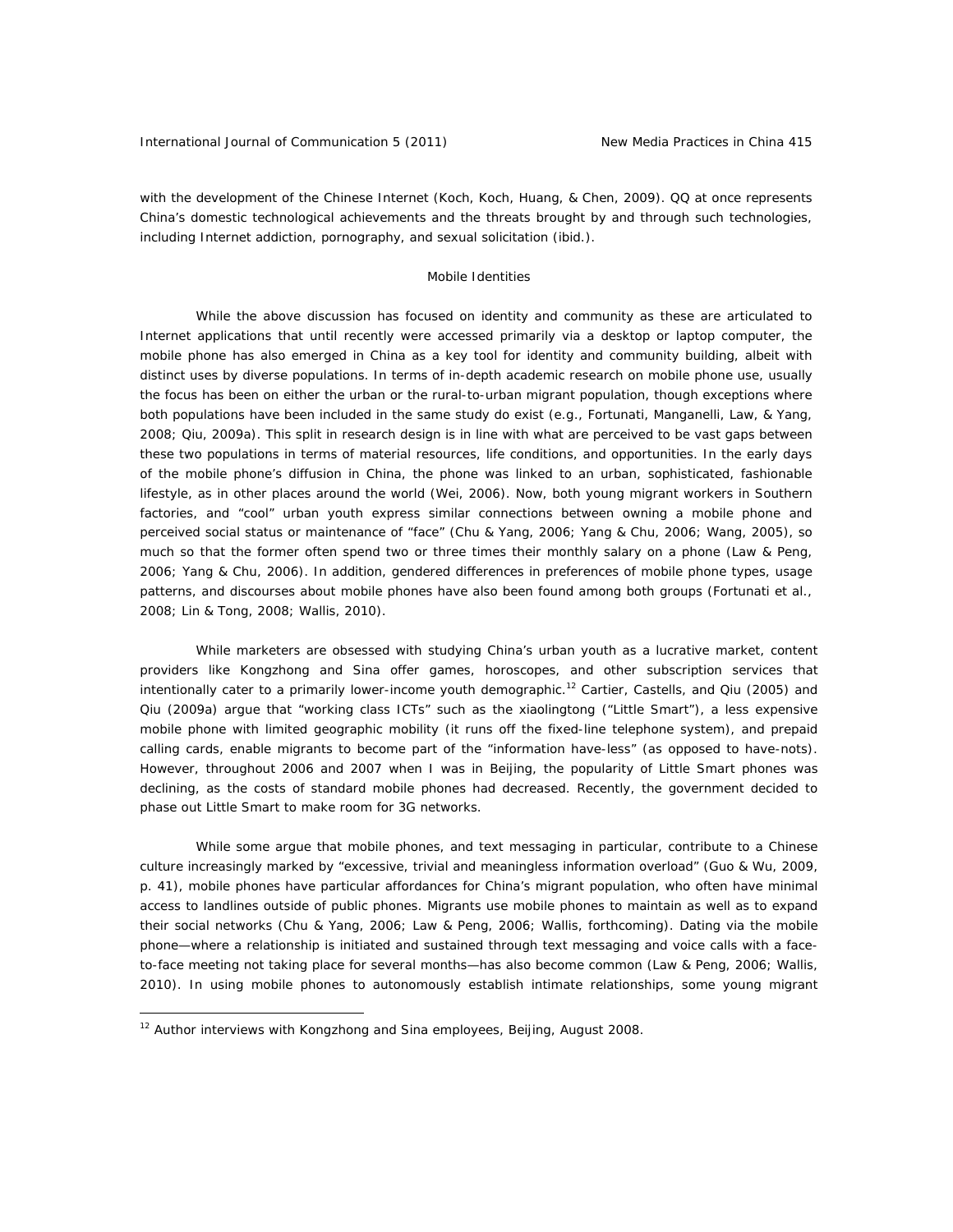women challenge parental authority in such decisions, yet they also engage in practices that blend the traditional with the technological—for example, relying on intermediaries for introductions (Wallis, 2010). Others, however, enjoy meeting strangers via mobile networks designed to help people find friends or lovers (Law & Peng, 2006; Lin & Tong, 2008). Though people from all walks of life in China send prewritten messages, rural-to-urban migrants rely on such messages to compensate for low literacy levels (especially difficulty with inputting characters), and to communicate emotions they feel they cannot properly express in their own words (Lin & Tong, 2008; Wallis, 2010). Most pre-written messages are meant to cater to the tastes of lower social strata (Cartier, Castells, & Qiu, 2005).

# **Gaming**

Gaming in China has become a huge phenomenon in recent years, both in terms of China's own domestic gaming industry and through the sheer number of gamers. Digital gaming in China began in the 1980s with video arcades and home game consoles (Cao & Downing, 2008). Since then, China's online gaming industry has developed into a multibillion-dollar business. While PC-based games are still played, massively multiplayer online role-playing games (MMORPGs) such as *World of Warcraft*, as well as domestic titles, including NetEase's *Fantasy Westward Journey* (loosely based on *Journey to the West* and the legend of the Monkey King; see Figure 2), are extremely popular, especially among youth. By the end of 2009, some 265 million Internet users played online games, an approximately 42% increase from the previous year (CNNIC, 2010). Such growth was attributed to the enriched content and format of gaming products, as well as to various social networking sites adding gaming elements to their offerings.



*Figure 2. Fantasy Westward Journey (Google images).*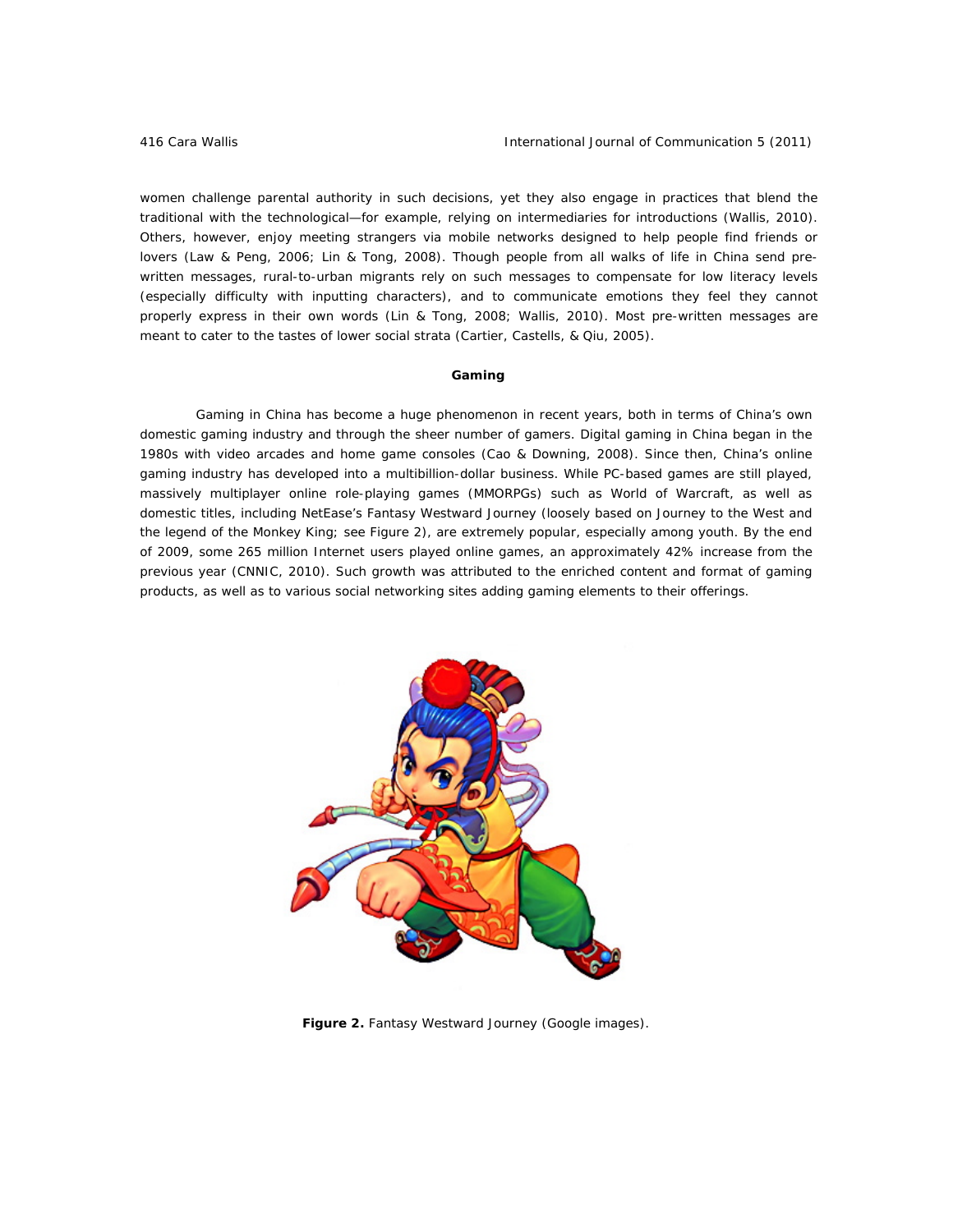# *Games and Traditional Morality*

The popularity of online games in China has brought a focus in both popular and official discourse on the negative effects of gaming. In Guo's (2007) study, 55.5% of users and 49.5% of non-users of the Internet agreed that online gaming should be managed or controlled. The Chinese government has been a major proponent of controlling online gaming because of what it perceives as a direct connection between game-playing and Internet addiction, and because of its desire to promote a "civilized" or "healthy Internet culture." The state-run media feature stories fairly regularly on the perils of Internet addiction—exhaustion, failure in school, and even death. Murderous gamers have also been the source for sensational news. To deal with such issues, the government has taken a number of measures, including everything from setting up boot camps to cure Internet-addicted youth, to electronically limiting the number of hours a day a minor can play an online game without experiencing a reduction in game points (through a program called an "anti-indulgence system") (Li, 2007), to forbidding the opening of new Internet cafés throughout most of 2007. However, the government does not want to ban gaming altogether, especially in light of what a huge revenue source it is.<sup>13</sup> Instead, it exhorts gaming companies to exercise "self discipline" and make games that are "healthy." In early 2008, the Ministry of Culture endorsed 10 games (all Chinese made) that were ostensibly healthy and combined entertainment with education (Zhou, 2008). In general, these games also align with the state's view that games should promote traditional Chinese culture and values. In this social context, games that draw upon Chinese history, legends, and martial arts are, indeed, popular. Chan (2006) notes that discourses of Asianness within games produced not only in China, but also in Korea function as a "common reference point for in-game narratives, characters and imagery," invoking both authenticity and hybridity.

The tension between the perceived benefits and drawbacks of online gameplay is also reflected in the academic literature on gaming in China. In one body of research, especially studies that adopt a social-psychological perspective, online gaming is often associated with Internet addiction. For example, Huang et al. (2007) have developed a "Chinese Internet Addiction Inventory" to assess the correlation between long hours online (usually gaming) and mood changes and conflicts. Similarly, Wu and Li (2005) compared "normal" university students to those that have failed in their coursework and found online game playing to be a factor in the latter's poor academic performance. In contrast to fears about gaming and Internet addiction, other research has noted that discourses about the harmful effects of the Internet seem to be a stand-in for more general anxieties associated with the rapid changes going on in Chinese society, which have led to what many regard as a breakdown in traditional values and created a vast generation gap between Chinese youth and their parents. For example, in their analysis of Internetaddiction and video-game related suicide discourses in China, Golub and Lingley argue that a "medicalization of social relationships" and the rise of "new forms of self-fashioning enabled by new media that are not socially sanctioned" have emerged as constitutive of more general changes in the nation's moral order (2008, p. 60).

<sup>13</sup> The revenue is not only generated directly in *yuan*. Tencents' "Q coin," a virtual currency used to pay for online content and services, is converted by some into *yuan*. Tencent has also partnered with Chinese banks in developing virtual debit and credit cards. In 2008, the government announced that profits made using virtual currency are subject to taxation.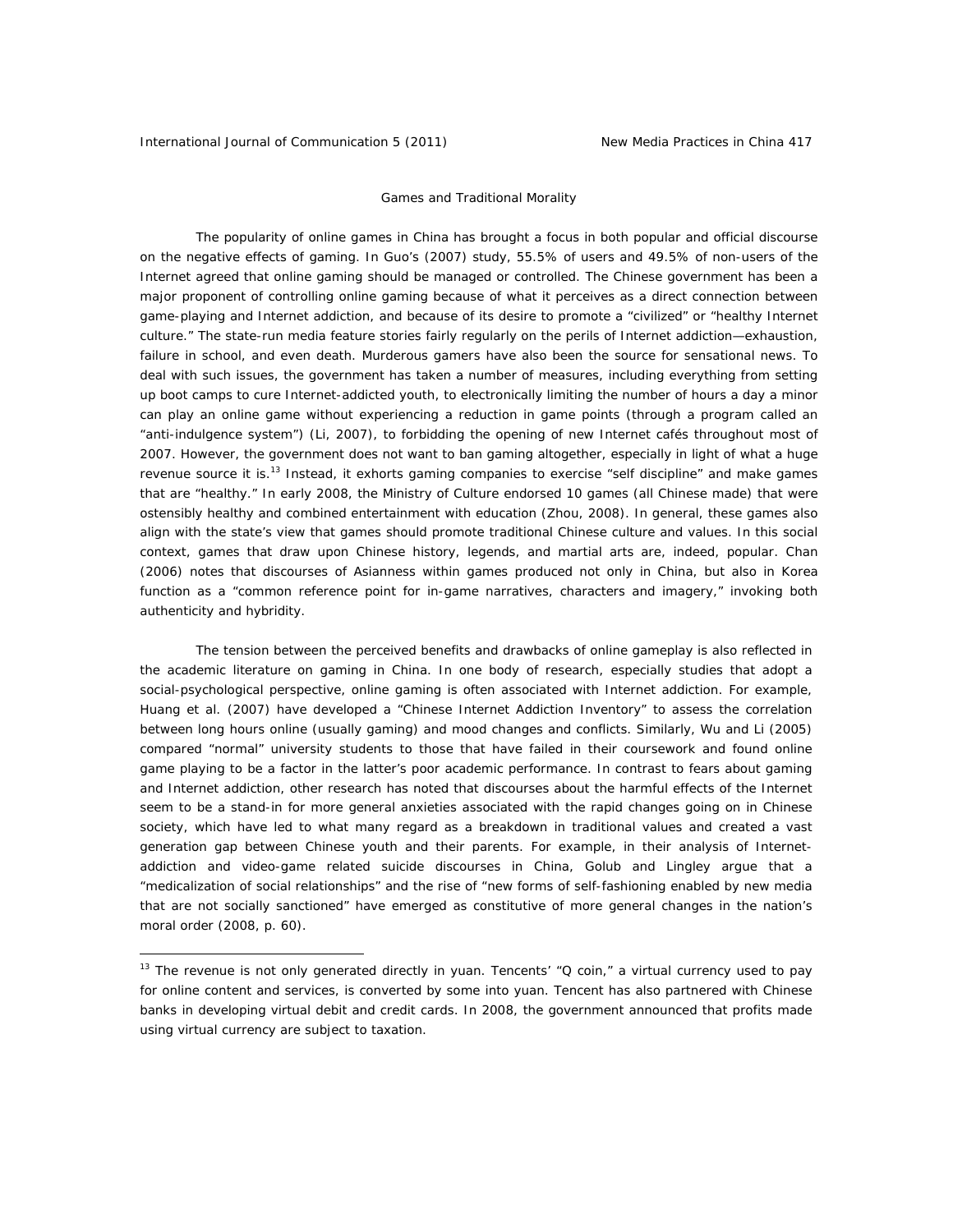Still another body of research on gaming seeks to find the positive benefits and the informal learning that takes place through game playing. Echoing work done in other cultural contexts, Liu (2006) argues that MMORPGs teach Chinese college students about cooperation, teamwork, and the ability to deal with real-world issues. In a similar vein, Lindtner et al. (2008) stress the collaborative learning that takes place among *World of Warcraft* players in Internet cafés in China and argue that cultural values and socioeconomic considerations combine to construct a hybrid cultural ecology of online gaming. Wu, Fore, Wang, and Ho (2007) studied "web marriage" games and concluded that, although overall these games are constructed to reinforce traditional gender roles and heteronormativity, they nonetheless allow players to deconstruct gender binaries, question the significance of marriage in the real world, and develop intimate friendships. The authors thus emphasize the potentially socially transformative role of online gaming. This contrasts with voices in the Chinese media that express concern that such games contribute to the erosion of traditional morality, in particular because the predominantly adolescent and young adult players simulate and narrate virtual marriage (and divorce) with others that they usually do not know in the real world (McLaren, 2007).

### *Labor and Nation*

Perhaps most clearly revealing the intersections of culture, economics, and moral discourses articulated to gaming in China is the phenomenon of "gold farmers"—primarily young males of rural origin who are paid paltry wages to play online games, especially *World of Warcraft*, 12 hours a day in what can justifiably be called gaming sweatshops. Rather than reaping the rewards of their gameplay, the gold farmers instead turn over whatever game coinage they accumulate to their employer, who then relies on a middleman to sell the virtual loot to a distant customer, usually Western, who does not have the time and/or inclination to advance in the game by their own efforts and skill (Dibbell, 2007). Though such practices exist in other countries, China is believed to have the largest number and most extensive network of gold farmers. On the Chinese Internet, advertisements for such work can be found easily,<sup>14</sup> as can reports on the hardship faced by these gamers, who are often treated like "indentured servants" by their bosses, and as disappointments by their parents (Fan, Pang, & Yang, 2008). Like their counterparts laboring in factories, their long hours and meager pay are still considered by most to be a better option than actual farming in the countryside.

In various realms, the gold farming phenomenon has generated debates about everything from gaming ethics to labor in the virtual, global economy, and it has even inspired a documentary (see http://chinesegoldfarmers.com/). Outside China, especially in countries such as the United States, Chinese gold farmers have been the target of much hostility because they are perceived as violating the spirit, if not the rules, of the game. Many have argued that gamers who legitimately compete in *World of Warcraft* are justified in their anger at the gold farmers. However, others have noted troubling discourses in the game realm in which frustration with the gold farmers (and similarly with Chinese adena farmers in *Lineage II*) becomes justification for hostility toward China and Chinese people more generally (Nakamura, 2009; Steinkuehler, 2006; Yee, 2006). It appears that, as gameplay competition becomes divided along racial and ethnic lines, the resentment generated in the game becomes mapped upon and aligned with

<sup>14</sup> See http://bbs.jhnews.com.cn/redirect.php?tid=472192&goto=lastpost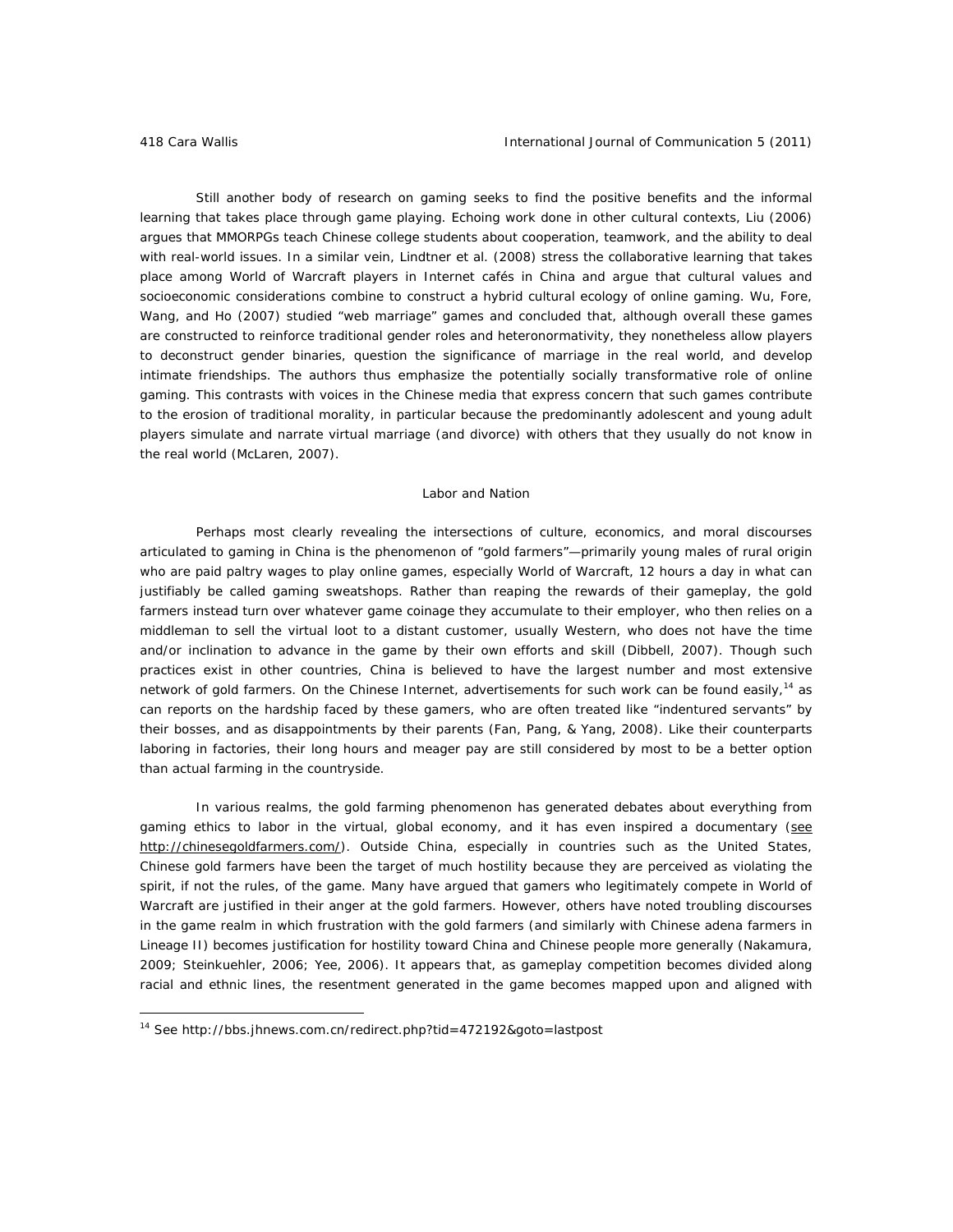deeper anxieties and suspicion of China as a "threat" and as a country that doesn't "play fair" (e.g., intellectual property, copyright).

Just as the practice of gold farming raises issues of race and nation, online gaming has also been a space for overt expressions of nationalism (which will be examined in more detail in the next section). Strains of nationalism run through government discourses related to both the promotion of China's domestic gaming industry and the actual game content. Some Chinese gamers, as well, have used cyberspace to voice overtly nationalistic sentiments and to mobilize against perceived threats to their (virtual) national sovereignty. The most well-known incident occurred in 2006 within *Fantasy Westward Journey,* when a virtual mob of thousands gathered to protest a Jianyi (fictional city) government office that was alleged to have an image remarkably similar to a Japanese "rising sun" flag on its wall. The protestors scrawled anti-Japanese insults onto the virtual space and demanded the image be removed. This incident was apparently linked to a player who had had his name and guild (both anti-Japanese) revoked.<sup>15</sup> Writing about the event, Jenkins (2006) notes it reflects the gamers' internalization of government policies that seek to promote Chinese national culture and pride within games, yet most likely in ways never anticipated.

# **Networked Public Sphere and Civic Engagement**

The tension between the government's promotion of new media for its own means and the ways such technologies are put to use is not only evident in the realm of gaming. One of the most fascinating aspects of new media culture in China is how the Internet and mobile phones have been utilized by "netizens" for deliberation, civic engagement, and collective action in ways that merge the online and offline realms.<sup>16</sup> Such uses have rekindled debate about whether a public sphere and civil society exist in China (Lagerkvist, 2006; Tai, 2006; Yang, 2003, 2009). In such discussions, the focus is not necessarily on Habermas' conceptualization of a bourgeois public sphere, nor is democracy seen as a necessary precursor or end result (Jiang, 2010; Zheng, 2008). Furthermore, commercialization is often viewed as beneficial, rather than destructive, as market competition has allowed for more diverse voices to appear (Tai, 2006; Zheng, 2008). Chinese cyberspace, with youth often at the forefront, has become an active realm for public discussion, information dissemination, and mobilization in ways that are both sanctioned and discouraged by the government.

### *Discussion, Dissemination, and Mobilization*

In a 2007 survey of 1,104 Chinese aged 16-to-25, 72% said they use the Internet to express personal opinions, compared to 56% of Americans (IAC, 2007). According to a 2008 *China Youth Daily* survey, more than 90% of nearly 2,900 respondents indicated they used the Internet to "often" or "occasionally" express their views online, and, interestingly, 70% agreed that users should exercise "self

<sup>&</sup>lt;sup>15</sup> For details on how this incident was treated in the mainstream media and blogosphere in China, see http://www.zonaeuropa.com/20060709\_1.htm

<sup>&</sup>lt;sup>16</sup> Yu (2006) uses "netizen" to mean "citizen on the Internet" thus distinguishing those who use the Internet for rational debate (exercising citizenship) from those who use it for fun.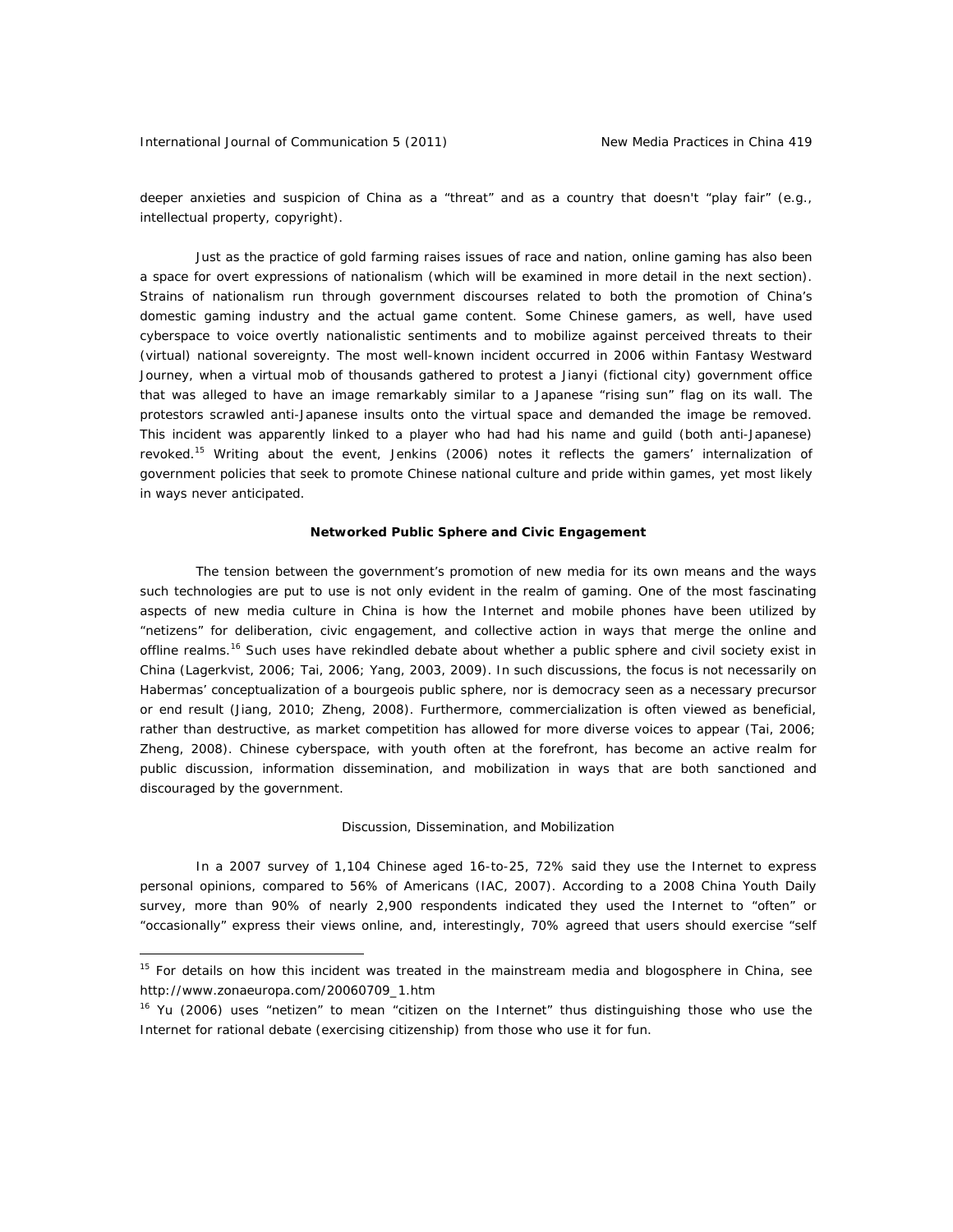discipline" (Li, 2008). It is noteworthy that the latter survey was conducted shortly after President Hu Jintao made his first public online chat in the *People's Net's* "Strong Nation Forum" (*Qiangguo Luntan*). This forum was created in the wake of the 1999 NATO bombing of the Chinese embassy in Belgrade as a space for virtual protest and the expression of nationalist sentiments (Jiang, 2010). Since then, other instances of "Chinese cyber nationalism" have occurred, as BBSs, blogs, and chat rooms have been used to voice outrage, some of it quite violent, and to mobilize protests online and off against what are perceived as affronts to China's national sovereignty or dignity, as in the anti-Japanese protests in 2005 (Wu, 2007). Like the more recent controversies surrounding the March 2008 uprising in Tibet and the 2008 Olympic Torch relay, much of this nationalist fervor has been attributed to government instigation and to China's "angry youth" (*fenqing*). However, nationalism is only one motivation for youth engagement and mobilization that, depending on the context, is either condoned or condemned by the government.

The state clearly seeks to harness the power of new media to maintain its own legitimacy and seek support for its policies. Through efforts at "public opinion guidance," it tries to demarcate the limits of political discourse online (Zhao, 2008). Nevertheless, modes of social mobilization and populism that are encouraged by the government create opportunities for other social forces to push their own agenda and promote social change (Zheng, 2008). Both state and private commercial and non-commercial Web sites, forums, chat rooms, text messages, and, more recently, microblogging have been used to voice a range of expressions, and to organize activities that often contest the official discourse (Jiang, 2010; Yang; 2009; Zheng, 2008). For example, during the SARS outbreak in 2003, ordinary citizens used text messaging and the Internet to counter the government's attempt to block dissemination of information about the epidemic through traditional media channels (Tai, 2006). Yu argues that this practice constituted a "third realm" in state-society relations and a means of "informed citizenship" (2004, p. 31).<sup>17</sup> BBS and text messaging have been especially powerful means for disseminating information about other government cover-ups and corruption, including the case of Sun Zhigang, a young college-educated migrant who was beaten to death while in detention for failing to carry his temporary residence permit. The outrage over his death—much of it expressed online—eventually resulted in significant changes to the law (Zheng, 2008). In 2007, BBSs were also key in exposing child slave labor at an illegal brick kiln in Shanxi province (Yang, 2009). Influential bloggers also play a role in leading public opinion (Esarey & Xiao, 2008). For example, Ai Weiwei has incurred the wrath of the Chinese government for his "Numbers" project, designed to make public the names of students killed in the May 2008 earthquake in Sichuan. Zhou Shuguang ("Zola"), a young citizen reporter, has covered everything from unrest in Tibet to the infamous "nailhouse" in Chongqing (where the owners refused to move as bulldozers razed everything else around to make way for new development).

However, in contrast to the way that new media technologies are playing a vital role in the growth of a nascent public sphere in China, they have also been used for a peculiar form of cyber vigilantism known as the "human flesh search engine" (*ren rou sou suo*), basically an Internet mob that tracks down real individuals for alleged crimes, posts their private information online, and heaps verbal abuse upon them (Liu, 2008). One of the most notorious cases involved a woman, who, after posting the details of her husband's extra-marital affair online, jumped from a window to her death. After her "death-

<sup>&</sup>lt;sup>17</sup> Others have examined more negative aspects of mobile phones during SARS, including their use for spreading rumors and inciting panic buying (Ma, 2008; Yang, 2004).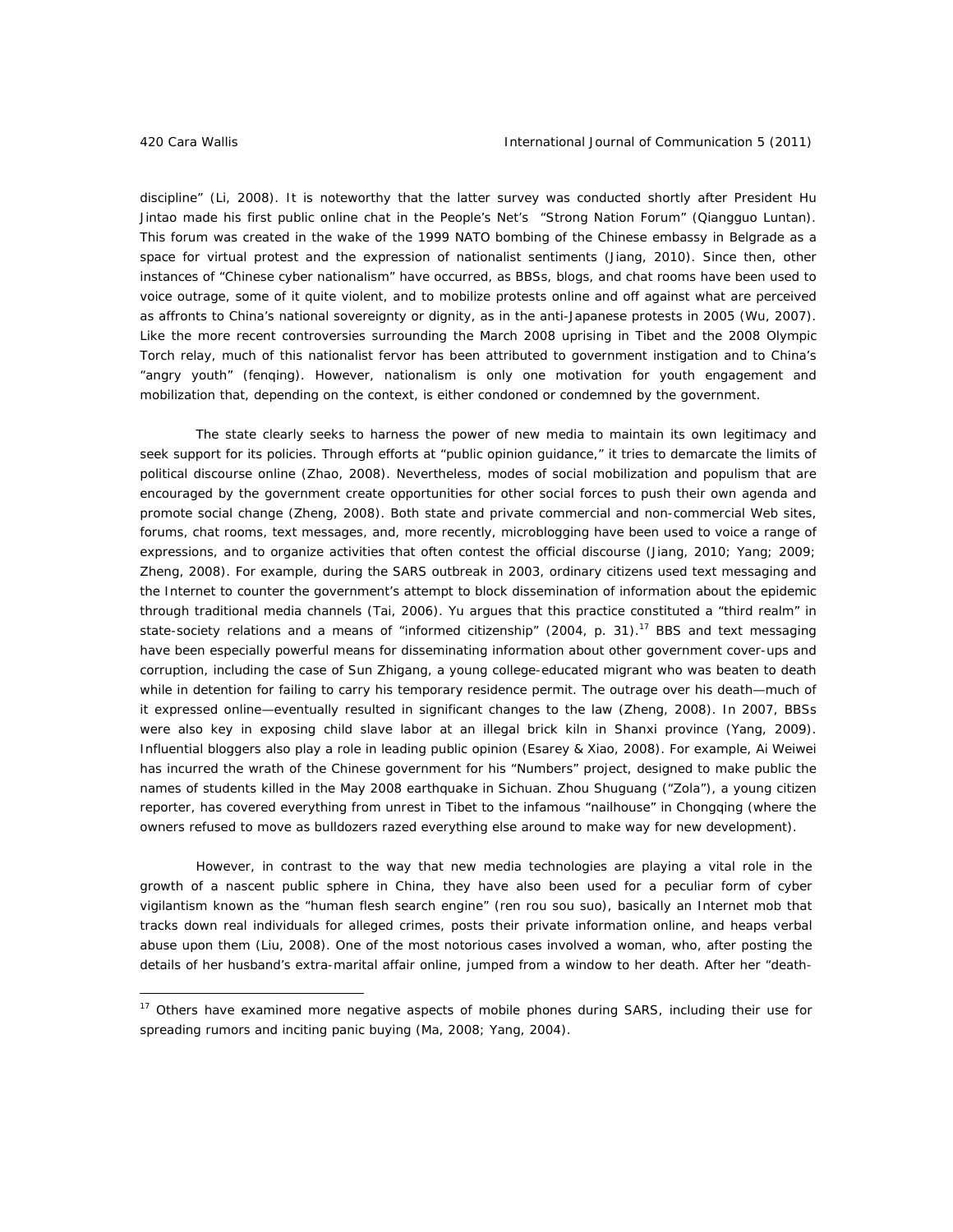blog" spread on the Web, netizens took it upon themselves to find the "cheating husband," provide his personal information for all to see, and then harass him in real life (the husband later won a lawsuit against the Web site that posted the blog). Other targets have been a woman who smashed a kitten's head with her high-heeled pumps and a Chinese student at Duke University who tried to mediate between pro-Tibet and pro-Chinese protestors during the Olympic Torch relay.<sup>18</sup> Some attribute this form of mob behavior to Mao-era customs of "people's war" and "struggle," or to a "herd mentality" (Eberlein, 2008), while others liken it to a mode of irrational morality (Yin & Meng, 2009). A 2008 survey conducted by the *China Youth Daily* online found that nearly 80% of those polled agreed that human flesh search engines should be regulated in some manner, with 20% fearing that they themselves might become a target (Tian & Li, 2008). The "human flesh search engine" does have its positive side, however: It has been mobilized to expose corrupt officials, such as a mid-level Nanjing bureaucrat who somehow could afford exorbitantly priced packs of cigarettes and a \$15,000 watch, as well as a Shenzhen official who allegedly tried to force an 11-year-old girl into a restroom at a restaurant.<sup>19</sup>

### *Censorship Regimes and Creative Resistance*

The spread of new media has contributed to what Zheng (2008) calls "political liberalization" in China, and the government has acknowledged that public opinion expressed and debated online can increase accountability and transparency. Even so, the degree of freedom netizens have to address "sensitive" topics ebbs and flows with the political winds of Beijing. Not surprisingly, a whole body of Western-based scholarship and media accounts are concerned with examining the government's protracted efforts at controlling the Internet and censoring information through technological methods such as the "Great Firewall" (Zittrain & Edelman, 2003). Human censors, especially college students, are also employed (French, 2006), as are "Web commentators," derisively called the "Fifty Cent Party," who are trained and supported by Party organizations to infiltrate forums and BBS to promote the Party line and report "harmful" content (Bandurski, 2008).<sup>20</sup> Mobile phones are an additional source of concern for the government, but despite new filtering and tracking techniques, it is impossible to monitor all SMS content (Qiu, 2007). Thus, in some areas, "softer" control measures have been used, such as sponsoring contests for ordinary citizens and local officials to write "red" ("healthy" or encouraging) messages and quash socalled "yellow" (sexual or pornographic) messages (Zhang, 2006).

While many noticed a somewhat relaxed atmosphere in the period leading up to and during the 2008 Beijing Olympics, the subsequent crackdown since early 2009 on Web sites deemed "vulgar" or "pornographic" mentioned earlier seems motivated as much by a desire to limit social and political commentary as it does to clean up "harmful" sexual content. This appears particularly true in the wake of Charter 08, a document posted on the Internet in December 2008 that called for greater democratic and

 $\overline{a}$ 

 $18$  For a Chinese BBS post on the major "human flesh" searches so far, see

http://www.xici.net/b309590/d73127046.htm See also http://dzh2.mop.com/ and http://www.ren-rou.cn  $19$  For video and translation of Chinese BBS posts about this incident, see

http://www.chinasmack.com/videos/government-official-attacks-11-year-old-girl/

<sup>&</sup>lt;sup>20</sup> For the government's view on the necessity of such commentators, see

http://www.china.com.cn/review/txt/2009-02/15/content\_17279916.htm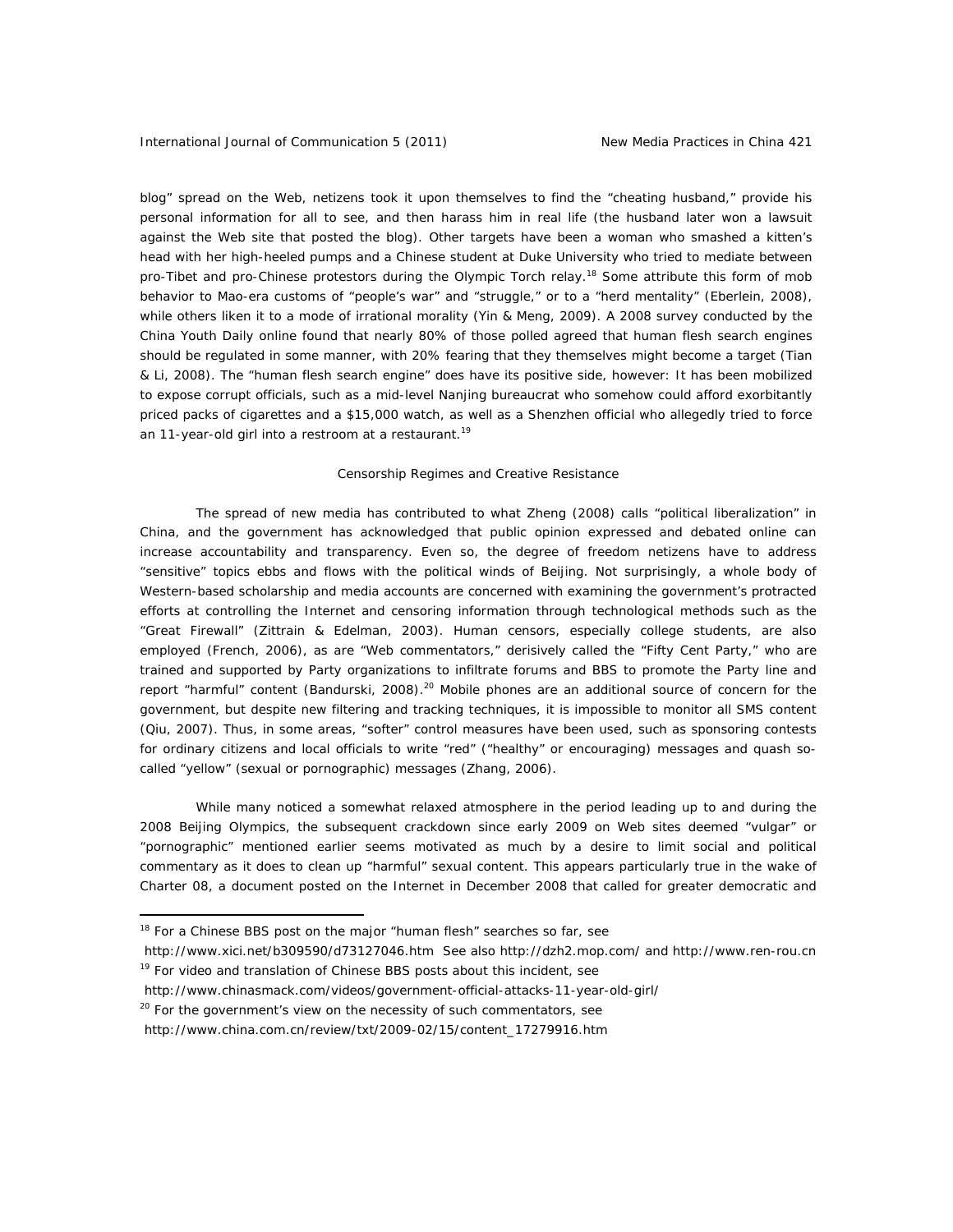legal reforms and quickly garnered over 8,000 signatures.<sup>21</sup> With 2009 a year of several significant anniversaries, the government launched its most extended censorship campaign to date, blocking thousands of Web sites and applications, including circumvention technologies such as Virtual Private Networks (VPNs).<sup>22</sup> However, even in the midst of such extreme censorship, netizens and their supporters could claim at least one victory: the July 2009 retraction by the government of its earlier insistence that all new computers in the country have the Green Dam Youth Escort content-control (or censorship) software pre-installed or able to be installed.<sup>23</sup>

Despite the actual reality of censorship in China, the majority of Internet users do not seem to be as concerned about this. However, for users who want to express views the government might frown upon (or worse), there are technological solutions like VPNs and anonymizing tools. Another way users have gotten around censors is through employing software that changes the direction of text (Ye & Fowler, 2008). Netizens have also invented extremely creative, non-technological methods to get their messages out. For example, after the July 2009 riots involving Muslim Uyghur's and Han Chinese in Urumqi, the capital of Xinjiang province, all online discussion, photos, and video of this event were blocked. To get around such censorship, clever Internet users employed a practice called "tomb digging," or "digging up" earlier posts about Xinjiang or Urumqi, and then adding comments about the riots (Liu, 2009). Other means of avoiding censorship include using encoded language through relying on the use of oblique references and metaphors, and through taking advantage of the richness of the Chinese language, with its multiple homophones. Still another practice is to split headers in an otherwise blank posting so that the user has to pull the pieces together (Esarey & Xiao, 2008; Giese, 2004). Through these and other creative techniques, Chinese cyberspace has become a realm for polyphonic expressions to exist outside the dominant discourse, and as such, it is constitutive of social change in China.

# **New Media Prosumption**

In the previous section, I focused on new media practices that involve *processes* of deliberation and activism. In this final section, I discuss new media "prosumption," or new media *products* that arise from the breakdown of the traditional distinction between producers and consumers (Tapscott, 1996). Such prosumption, or what Jenkins (2006) calls "convergence culture," is one more important phenomenon of China's new media assemblage. Some of its earliest forms emerged in the late 1990s, when young amateur writers created Web sites to distribute their works and engage in discussions about

 $21$  For more on Charter 08, including translations, see http://chinadigitaltimes.net/2008/12/china-detainsprominent-dissident-ahead-of-human-rights-day/

Liu Xiaobo, one of the main drafters of Charter 08, has been serving an 11-year jail sentence since December 2009. In October 2010, much to Beijing's consternation, he was awarded the Nobel Peace prize. On the role of microblogging in spreading news of his award, see Hu (2010).

 $22$  These included the 1919 May Fourth (student) Movement, the 1959 Tibetan uprising, the 1989 Tiananmen demonstrations and June 4 crackdown, the 1999 NATO bombing of the Chinese embassy in Belgrade, and the October 1, 2009  $60<sup>th</sup>$  anniversary of the founding of the PRC.

 $23$  For an overview of the Green Dam controversy and the apparent final demise of the software, see http://blogs.wsj.com/chinarealtime/2010/07/13/green-dam-troubles-mount/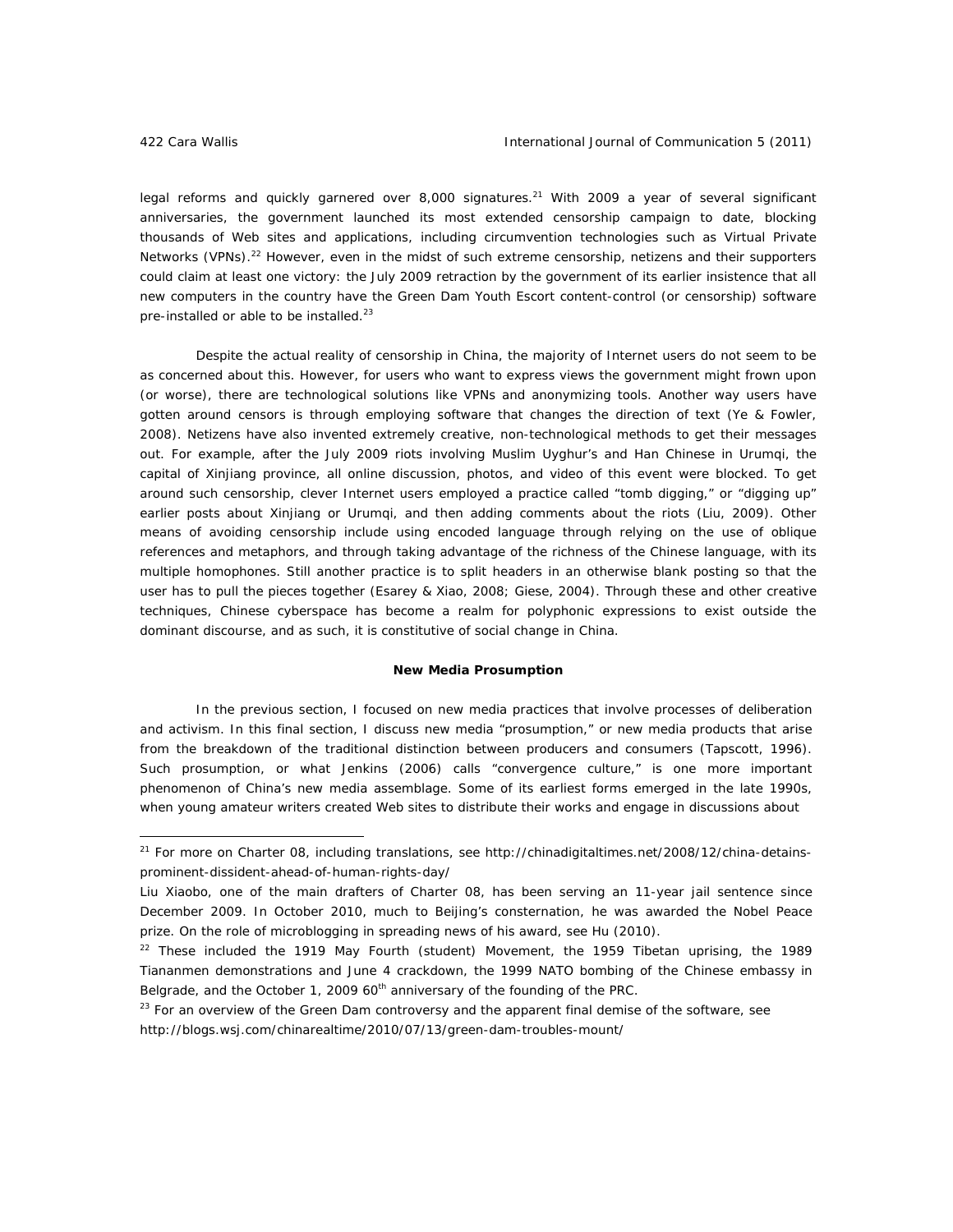# International Journal of Communication 5 (2011) New Media Practices in China 423

poetry and literature (Hockx, 2005). Today, Internet literature is a lucrative revenue source for both writers and companies like Shanda Literature (Jiang & Elegant, 2009), while mobile phone novels by both amateurs and professionals are read in installments in text or voice (French, 2004). Some have disparaged such literature, while others see it as a positive literary development.

More recently, the advent of high-speed broadband and the widespread availability of inexpensive webcams, editing software, and digital video recorders have given rise to a form of new media prosumption in China called *e'gao*, a combination of the words "evil" and "to make fun of" that now signifies a multimedia expression that spoofs or pokes fun at an original work (Jiao, 2007). *E'gao* has its roots in Japanese *kuso*, a subculture associated with both gaming and satire. And though some trace the origins of *e'gao* to the 1980s, in China, *e'gao* is closely linked to tech-savvy, digital youth, and in fact, is seen as a youth culture phenomenon (Hu, 2008). *E'gao* has indeed become hugely popular: Plug in the word in Chinese search engine Baidu, and over 56 million links appear. Over the past few years, *e'gao* has become an umbrella term used to cover an array of practices, including photo-shopping images, creating lip-synching videos or parodies of famous films, and imitating celebrities in a humorous way. While some view *e'gao* as having no agenda or logic, others see in these types of productions a youth subculture based on bricolage and resistance (ibid.). Both of these motivations—as humorous fun and as small forms of protest against the cultural and political establishment—can be seen in the following examples.

There is an endless array of photo-shopped *e'gao* images circulating on the Chinese Internet. This practice is most closely associated with "Little Fatty" (*Xiao Pang)*, a Shanghai teenager (real name Qian Zhijun) whose picture was snapped by someone at a gas station and then uploaded to the Internet in 2003. His round face and slightly hesitant sideways glance somehow captured the imagination of a slew of photo-shoppers, and his image was soon replacing the visage of everyone from the Mona Lisa to Jackie Chan or Johnny Depp, as in Figure 3.<sup>24</sup> Explanations for why Little Fatty's face generated such a craze abound, but perhaps most interesting is how the phenomenon demonstrates a newfound means of creative expression and satire in China, with pop culture themes that cross global and cultural boundaries. It also reveals new channels for stardom and success: Apparently as a result of his Internet fame, Little Fatty garnered a television show and a movie deal.

 $\overline{a}$ 

<sup>&</sup>lt;sup>24</sup> In English, see http://www.independent.co.uk/news/world/asia/the-new-cultural-revolution-how-littlefatty-made-it-big-424469.html. In Chinese, with images, see

http://www.gs.xinhuanet.com/jiaodianwt/2004-05/20/content\_2160773.htm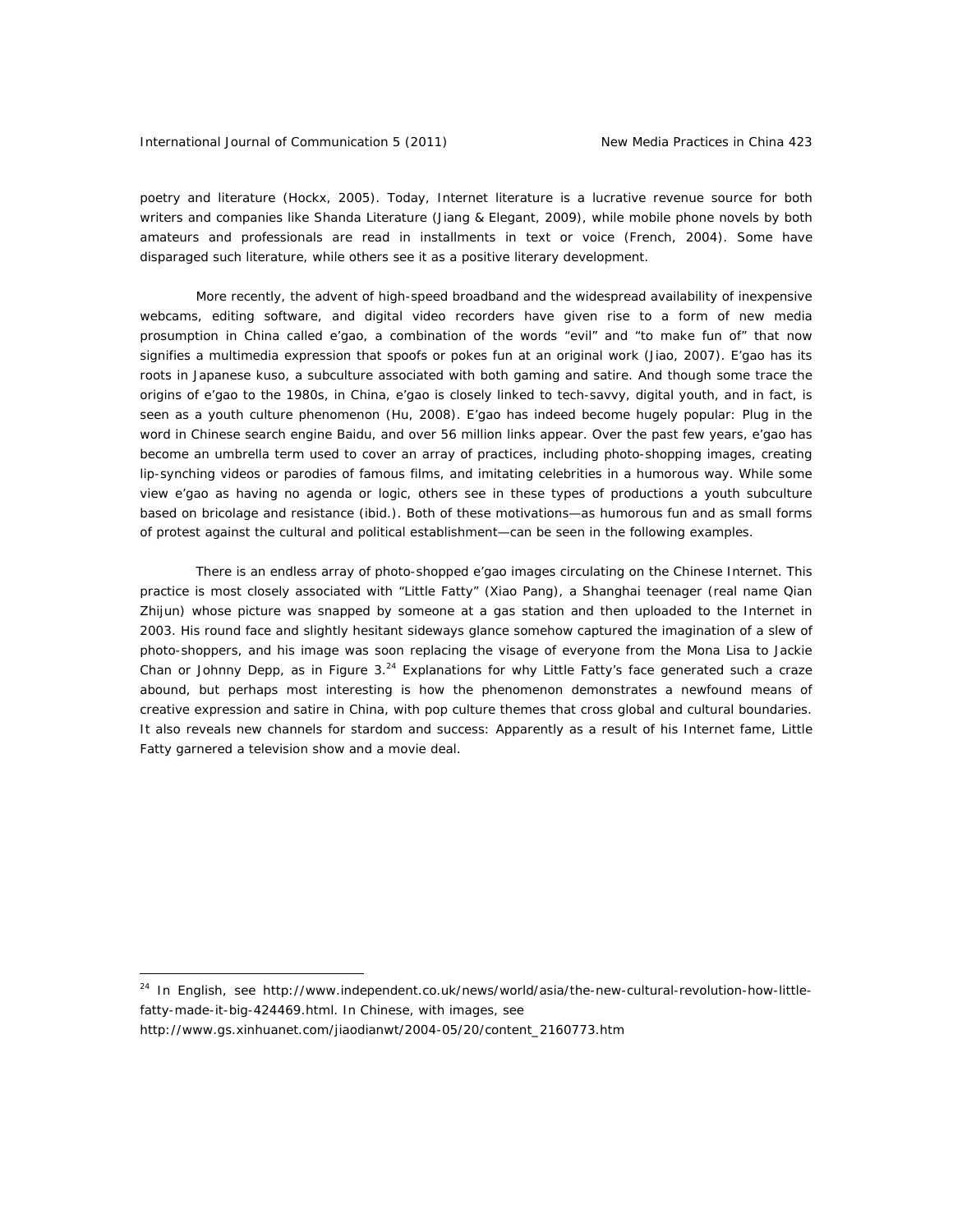

*Figure 3. Little Fatty (Xiao Pang) (The Sun,* UK*).* 

*E'gao* circulates as video as well, and though not the first, perhaps the most famous *e'gao* video production is Hu Ge's "The Bloody Case Caused by a Steamed Bun" (*Yige Mantou Yinfa de Xue'an*). The 20-minute film, widely available on YouTube and Chinese video-sharing sites such as Tudou, is a parody of Chen Kaige's 2005 *The Promise*, one of the most expensive films ever made in China at 350 million yuan (US\$4.2 million), and one that was largely panned by critics and the public alike. In contrast, Hu's video cost virtually nothing and soon became a viral sensation. Filmed in the manner of China Central Television's "Legal Report," the story follows the investigation by police of a murder resulting from a fight over a steamed bun. The short film gained even more notoriety after Chen Kaige decided to sue Hu for copyright violation. When online forums exploded with commentary and support for Hu, the case was eventually dropped, signifying a victory for "little people" against China's power brokers and cultural authorities (Yang, 2009). Moreover, this outcome convinced many that Hu's spoof represented the "spirit of the grassroots [*cao gen*] majority" (Yu, 2007, p. 427). In the wake of Hu's success, several other grassroots artists have gone viral, most notably the Backdorm Boys (*Houshe Nansheng*), two art students from Guangzhou whose lip-synching and face-making catapulted them into fame, first as viral stars, and then as celebrities with a multi-year contract.

While most *e'gao* is only indirectly political, images containing visual mashups with political meanings have also become a trend. One example, shown below, is the "river crab wearing three watches," which appeared in 2007 in the Chinese blogosphere. Because the current government has enacted various policies and made numerous public announcements regarding the need to build a "harmonious society" (*hexie shehui*), when blog or forum posts containing "sensitive" material are deleted by censors, or when a Web site is blocked, it is common for the one censored to say he or she has been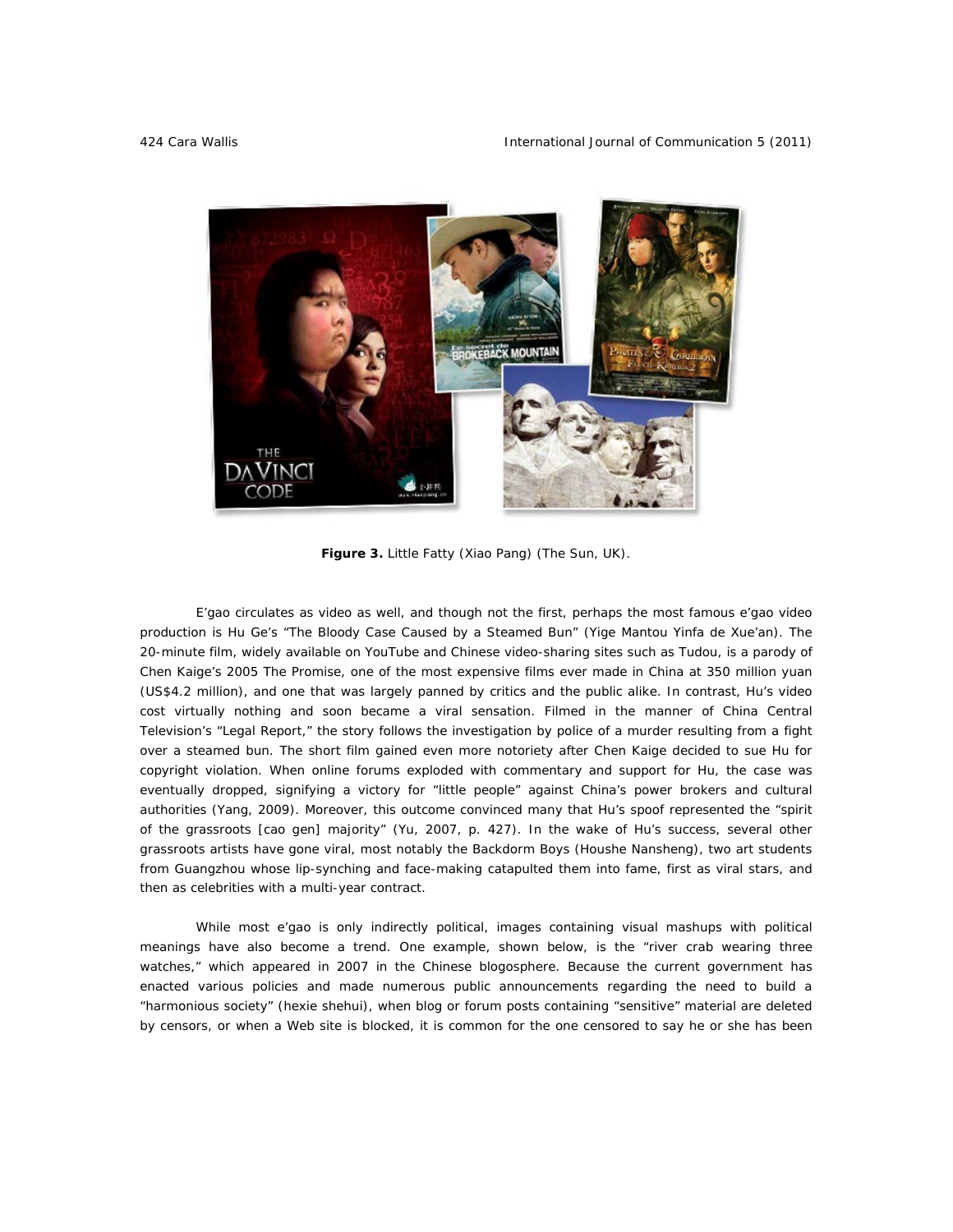# International Journal of Communication 5 (2011) New Media Practices in China 425

"harmonized." As MacKinnon (2007) notes, the river crab meme emerged as a play on the Chinese words for "harmony" and "river crab," both homophones that use different Chinese characters. Because the word for harmony or harmonious is so frequently used sarcastically online, it is often censored, and thus those who are discussing censorship use the characters for river crab. Because a well-known blogger, Wang Xiaofeng, writes under the name *Dai sange biao*, or "wear three watches," itself a play on the official Party policy of the "three represents," eventually someone photo-shopped a crab wearing three watches, as in Figure 4.



*Figure 4. Crab Featured Wearing Three Watches.* (http://rconversation.blogs.com/rconversation/2007/09/eating-river-cr.html)

Videos with indirect political commentary have appeared, as well. A parody that took an earlier "red classic" propaganda film about the Chinese revolution and converted it into a tale of a boy trying to win a CCTV singing contest raised the ire of some who viewed it as disrespecting China's revolutionary heroes and history (Esarey & Xiao, 2008). In early 2009, anyone who followed Chinese cyberspace, both in China and abroad, could not escape the tale of the "Grass Mud Horse" (*Cao Ni Ma*), a short video featuring alpacas in the wild, set to a nursery rhyme-like song. The three words in Chinese for "grass mud horse" also sound like an obscene epithet involving one's mother, and other references in the lyrics are also homophones for dirty words. Due to the "story" in the video, where the Grass Mud Horse lives free in the desert and defeats "River Crabs," the obvious meaning is that it is a potty-mouthed protest against Internet censorship. For this reason, it has been called a "hidden transcript" deployed as a "weapon of the weak" in the contested space carved out by the subordinated (Lam, 2009). In spite of its quick banning, the Grass Mud Horse phenomenon has spawned cartoons, other videos, and even merchandise.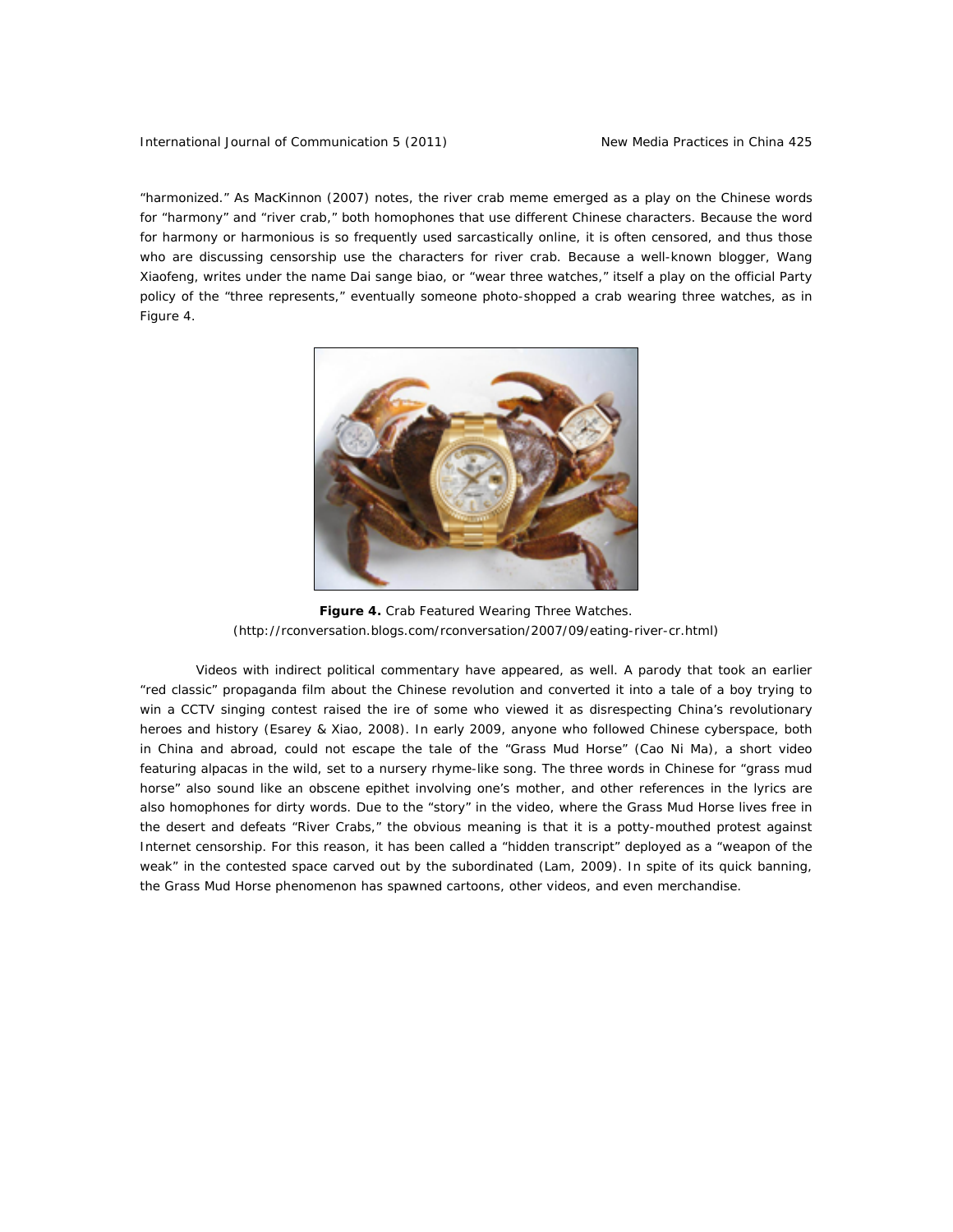

 **Grass Mud Horse** [\[video\] \(http://www.youtube.com/watch?v=wKx1aenJK08\).](http://www.youtube.com/watch?v=wKx1aenJK08) 

As Meng states, *e'gao* is a significant mode of cultural expression in China because, as a decentralized form of communication, it challenges both "the established mechanisms of media production and distribution as well as the officially sanctioned norms of media content in China" (2009, p. 52). She further notes that its carnivalesque and iconoclastic attitude toward "mainstream" and "officialdom" are a means for ordinary Chinese to express criticism and dissatisfaction in a media environment that is heavily censored. Well aware of this side of the *e'gao* phenomenon, the Chinese government has taken steps to control its dissemination. In 2006, the *Guangming Daily*, a Party newspaper, held a conference and urged the government to put an end to *e'gao* (Esarey & Xiao, 2008). In 2007, the government declared that all music that was changed from its original form first had to be submitted for approval before being uploaded. In 2008, new regulations limited the broadcasting of videos to Web sites of state-controlled companies. *E'gao*'s irreverent humor and "nothing's sacred" attitude have also generated concerns by conservative scholars that it degrades the common culture, and, in the hands of "angry youth," imperils the goal of building the government's "harmonious society" (Lu, 2007). As with online gaming, youth have been viewed as especially vulnerable to its corrupting influence. In addition, issues regarding copyright and intellectual property have been raised, as with the Hu Ge case. Nonetheless, *e'gao* shows no sign of abating, especially as it has now merged with the *shanzhai* (copycat) phenomenon. It is thus likely to continue as a vehicle for creative expression and counter-hegemonic voices.

# **Conclusion**

The 2010 Google controversy with China stirred up, once again, the West's fixation with Internet control in China. However, while various modes of censorship and control certainly constrain new media use in China, this review reveals that myriad practices, processes, and politics are nonetheless articulated to such technologies in a dynamic, multi-faceted assemblage. In recent years, as the post-80s and post-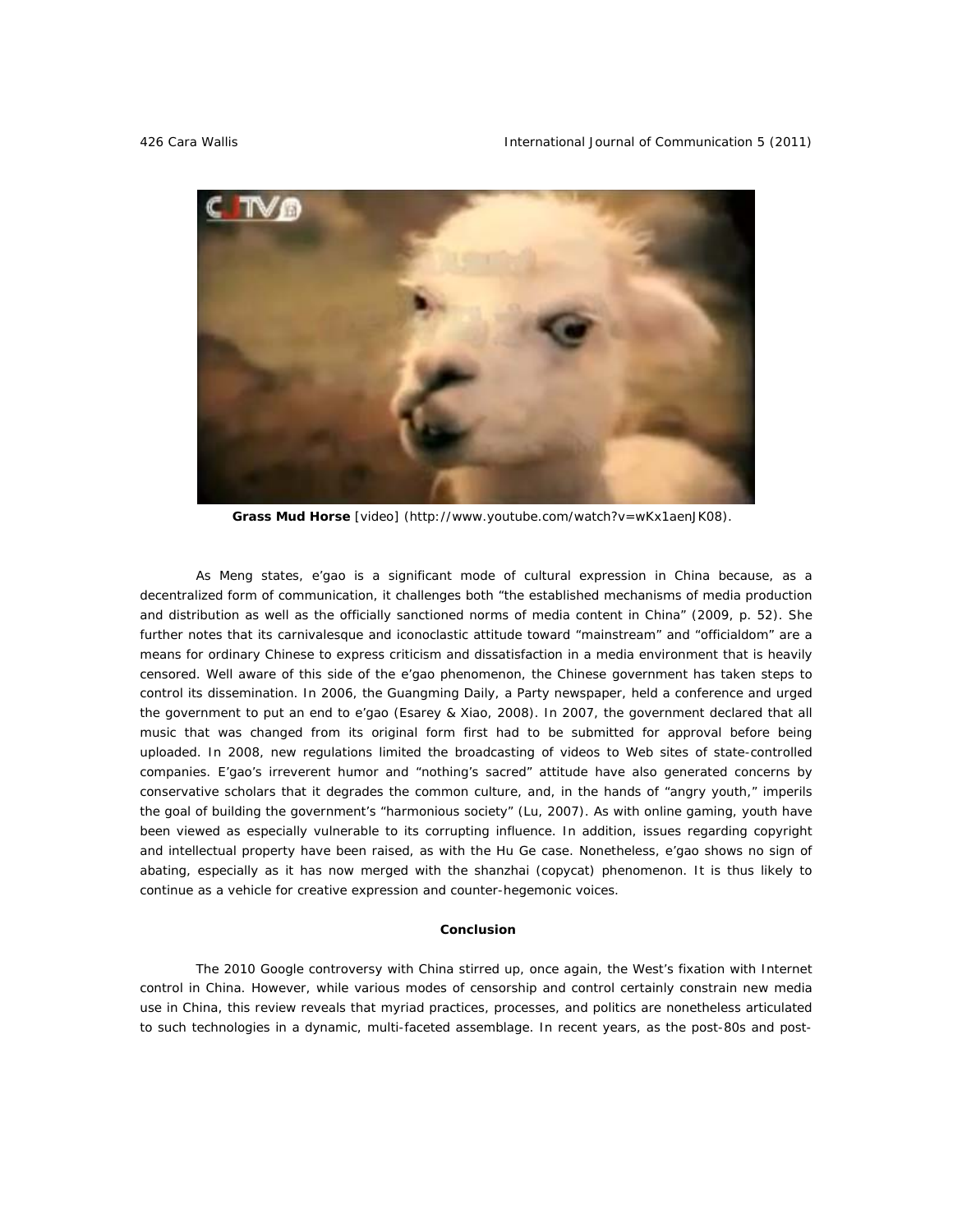# International Journal of Communication 5 (2011) New Media Practices in China 427

90s generations have integrated these technologies into their lives, new identities, communities, and lifestyles have emerged, as have modes of civic engagement and new media production that challenge established rules and norms. New media technologies thus have been constitutive of individual, social, and political changes in China—some quite progressive, and some not.

The virtual sphere in China is not monolithic, nor are its occupants. For example, for China's young adult migrant population, who, compared to their urban counterparts, face disparate access to social and economic resources and a highly circumscribed social world, the significance of the *connectivity* afforded through new media technologies should not be underestimated, nor should the way they are used by migrant women to challenge traditional arrangements of power and authority in establishing intimate relationships. For China's gamers, the online realm offers a world of fun, fantasy, and escape, or, if one is a gold farmer, a life of extreme competition for minimal reward and quite a bit of drudgery. Those who use new media for social change, on the other hand, struggle not for gold coins or other virtual loot, but are, instead, engaged in a delicate undertaking, as they push the conventional limits on freedom of expression and undermine the government's discursive authority. In this way, they are involved in a Gramscian "war of position," a protracted struggle, with both wins and losses, as "the state and society are mutually transformative via their interactions" with new media (Zheng, 2008, p. xviii).

Throughout 2009 and 2010, the lengths the government went to in order to block Web sites, censor news, and harass dissidents, even after all of China's "sensitive" anniversaries had passed, were unprecedented. As the nation's economy faces serious challenges—the lowest economic growth rate in 10 years, 20 million migrant workers laid-off, and millions of college graduates who cannot find work—there is still substantial potential for social unrest, and if it happens, new media technologies will certainly be involved. On the other hand, most of China's digital youth will most likely continue to use new media technologies the ways other youth around the world do—to listen to music, chat with friends, express intimate feelings, play games, poke fun, and browse news. When they use it to debate issues and mobilize against corruption and injustice, they will continue building China's virtual public sphere. And in engaging in these forms of personal expression, they will feel, in one young migrant woman's words, that their lives are "much richer." Future research should focus on these sociocultural processes and reflect on how these emerge within particular circumstances and discourses. In this way, we will gain a deeper understanding of the larger societal transformations taking place in China, and about the role of new media in these.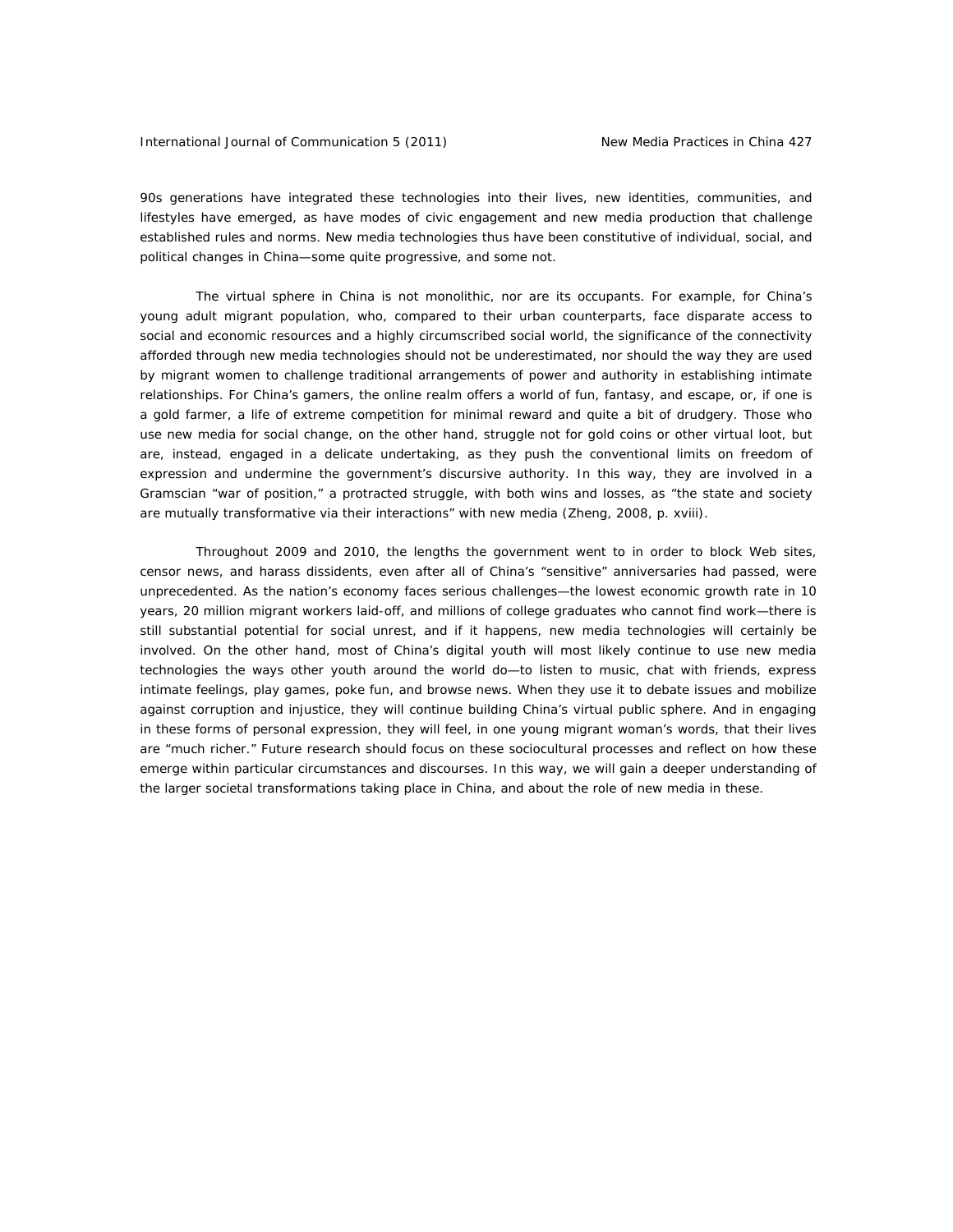# **References**

- Bandurksi, D. (2008). China's guerilla war for the Web. *Far Eastern Economic Review.* Retrieved July 22, 2008, from http://www.feer.com/essays/2008/august/chinas-guerrilla-war-for-the-web
- Bialik, C. (2008, March 3). Numbers show China beats U.S. in net use, but which numbers? *Wall Street Journal*, p. B1.
- Bu, W. (2002). Shehui xingbie shijiaozhong de chuanbo xinjishu yu nuxing [New communication technology and women in the gender light]. *Funu Yanjiu Luncong, 45*(2), 37–42.
- Cao, Y., & Downing, J. D. H. (2008). The realities of virtual play: Video games and their industries in China. *Media, Culture & Society, 30*(4), 515–529.
- Cartier, C., Castells, M., & Qiu, J. L. (2005). The information have-less: Inequality, mobility, and translocal networks in Chinese cities. *Studies in Comparative International Development, 40*(2), 9–34.
- Chan, D. (2006). Negotiating intra-Asian games networks: On cultural proximity, East Asian game design, and Chinese farmers. *Fibreculture*, 8. Retrieved March 3, 2007, from http://journal.fibreculture.org/issue8/issue8\_chan.html
- China Internet Network Information Center. (2008, July). *Zhongguo hulianwangluo fazhan qingkuang tongji baogao* [*22nd statistical report on Internet development in China*]. Retrieved August 2, 2009, from http://www.cnnic.net.cn/uploadfiles/pdf/2008/7/23/170516.pdf
- China Internet Network Information Center. (2009, July). *Zhongguo hulianwangluo fazhan qingkuang tongji baogao* [*24th statistical survey report on Internet development in China*]. Retrieved August 2, 2009, from http://research.cnnic.cn/img/h000/h11/attach200907161303030.pdf
- China Internet Network Information Center. (2010, January). *25th statistical survey report on Internet development in China*. Retrieved April 17, 2010, from http://www.cnnic.cn/uploadfiles/pdf/2010/1/15/101600.pdf
- Chu, W.-C. & Yang, S. (2006). Mobile phones and new migrant workers in a South China village: An initial analysis of the interplay between the 'social' and the 'technological.' In P.-L. Law, L. Fortunati, & S. Yang (Eds.), *New technologies in global societies* (pp. 221–244). Singapore: World Scientific.
- Damm, J. (2007). The Internet and the fragmentation of Chinese society. *Critical Asian Studies, 39*(2), 273–294.
- Dibbell, J. (2007, June 17). The life of a Chinese gold farmer. *The New York Times.* Retrieved June 17, 2007, from http://www.nytimes.com/2007/06/17/magazine/17lootfarmerst.html?\_r=1&th&emc=th&oref=slogin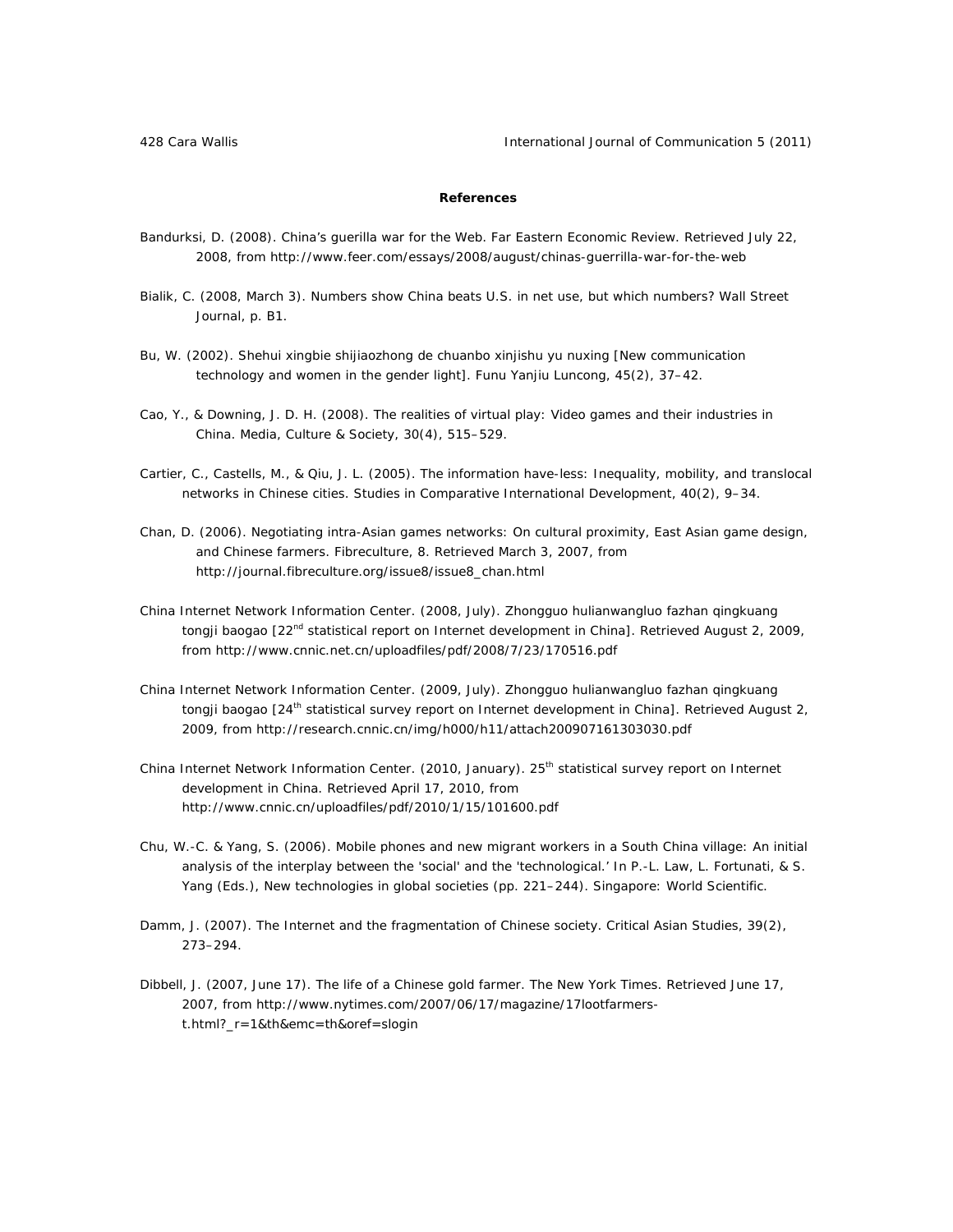- Eberlein, X. (2008). Human flesh search: Vigilantes of the Chinese Internet. Retrieved October 21, 2008, from http://news.newamericamedia.org/news/view\_article.html?article\_id=964203448cbf700c964091 2bf9012e05
- Esarey, A., & Xiao, Q. (2008). Political expression in the Chinese blogosphere. *Asian Survey, 48*(5), 752– 772.
- Fan, C., Pang, P., & Yang, F. (2008). Wangyou "baoshengong:" Women shi youxizhong de yaba [The "indentured laborers" of online games: We are mute in the game]. Retrieved November 10, 2008, from http://news.iresearch.cn/0200/20080324/78191.shtml
- Farrer, J. (2007). China's women sex bloggers and dialogic sexual politics on the Chinese Internet. *China Aktuell: A Journal of Contemporary China, 36*(4), 10–44.
- Fortunati, L., Manganelli, A. M., Law, P., & Yang, S. (2008). Beijing calling… Mobile communication in contemporary China. *Knowledge, Technology, Policy*, *21*, 19–27.
- French, H. (2004, September 11). The novel's latest version pops onto China's cellphones. *The New York Times*. Retrieved July 20, 2009, from http://www.nytimes.com/2004/09/11/international/asia/11shanghai.html?pagewanted=1&\_r=1
- French, H. (2006, May 9). As Chinese students go online, Little Sister is watching. *The New York Times.*  Retrieved May 10, 2006, from http://www.nytimes.com/2006/05/09/world/asia/09internet.html
- Giese, K. (2004). Speaker's corner or virtual panopticon: Discursive construction of Chinese identities online. In F. Mengin (Ed.), *Cyber China: Reshaping national identities in the age of information* (pp. 19–36). New York: Palgrave.
- Golub, A., & Lingley, K. (2008). "Just like the Qing Empire:" Internet addiction, MMOGs, and moral crisis in contemporary China. *Games and Culture, 3*(1), 59–75.
- Guo, L. (2007, November). *Surveying Internet usage and its impact in seven Chinese cities (The CASS China Internet project survey report 2007)*. Center for Social Development, Chinese Academy of Social Sciences.
- Guo, Z., & Wu, M. (2009). Dancing thumbs: Mobile telephony in contemporary China. In X. Zhang & Y. Zheng (Eds.), *China's information and communications technology revolution: Social changes and state responses* (pp. 34–51). New York: Routledge.
- He, Z. (1997). A history of telecommunications in China: Development and policy implications. In P. S. N. Lee (Ed.), *Telecommunications and development in China* (pp. 55–87). Cresskill, NJ: Hampton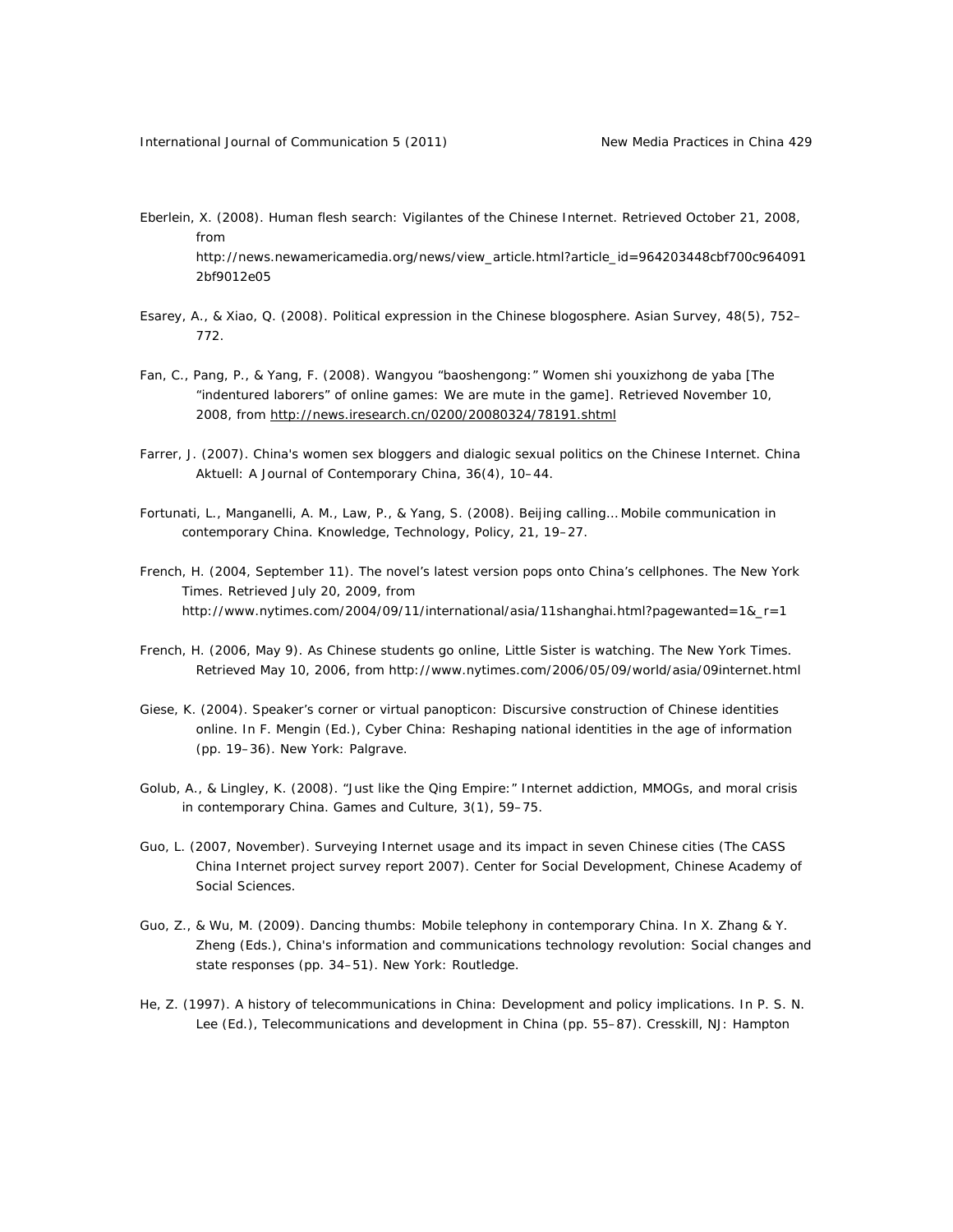Press.

- He, Z. (2008). SMS in China: A major carrier of the nonofficial discourse universe. *The Information Society*, *24*, 182–190.
- Ho, K.-C. (2007). A case study of Douban: Social network communities and Web2.0 in China. *Masaryk University Journal of Law and Technology, 2*, 43–56.
- Ho, L. W. W. (2007). The gay space in Chinese cyberspace: Self-censorship, commercialization and misrepresentation. *China Aktuell: A Journal of Contemporary China, 4*, 47–76.
- Hockx, M. (2005). Virtual Chinese literature: A comparative case study of online poetry communities. *The China Quarterly, 183*, 670–691.
- Hu, J. (2008). E'gao yu qingninan yawenhua [Spoofing and youth subculture]. *Zhongguo Qingnian Yanjiu, 6*(148), 5–10.
- Hu, Y. (2010). The revolt of China's twittering classes. Retrieved October 15, 2010, from http://www.project-syndicate.org/commentary/hu2/English
- Huang, Z., Wang, M., Qian, M., Zhong, J., & Tao, R. (2007). Chinese Internet addiction inventory: Developing a measure of problematic Internet use for Chinese college students. *Cyberpsychology & Behavior, 10*, 805–811.
- IAC. (2007, November 23). China leads the US in digital self expression. Retrieved December 2, 2007, from http://iac.mediaroom.com/index.php?s=43&item=1455
- Jenkins, H. (2006, August 2). National politics within virtual game worlds: The case of China. Retrieved December 17, 2006, from http://www.henryjenkins.org/2006/08/national\_politics\_within\_virtu\_1.html
- Jiang, M. (2010). Spaces of authoritarian deliberation: Online public deliberation in China. In E. Leib & B. He (Eds.), *In search for deliberative democracy in China* (2<sup>nd</sup> ed.) (pp. 261–287). New York: Palgrave.
- Jiang, J. & Elegant, S. (2009). Avoiding censors, Chinese authors go online. *TIME.* Retrieved August 30, 2009, from http://www.time.com/time/world/article/0,8599,1885399,00.html
- Jiao, W. (2007, January 22). E'gao: Popular art criticism or just plain evil? *China Daily*.

Jenkins, H. (2006). *Convergence culture: Where old and new media collide.* New York: NYU Press.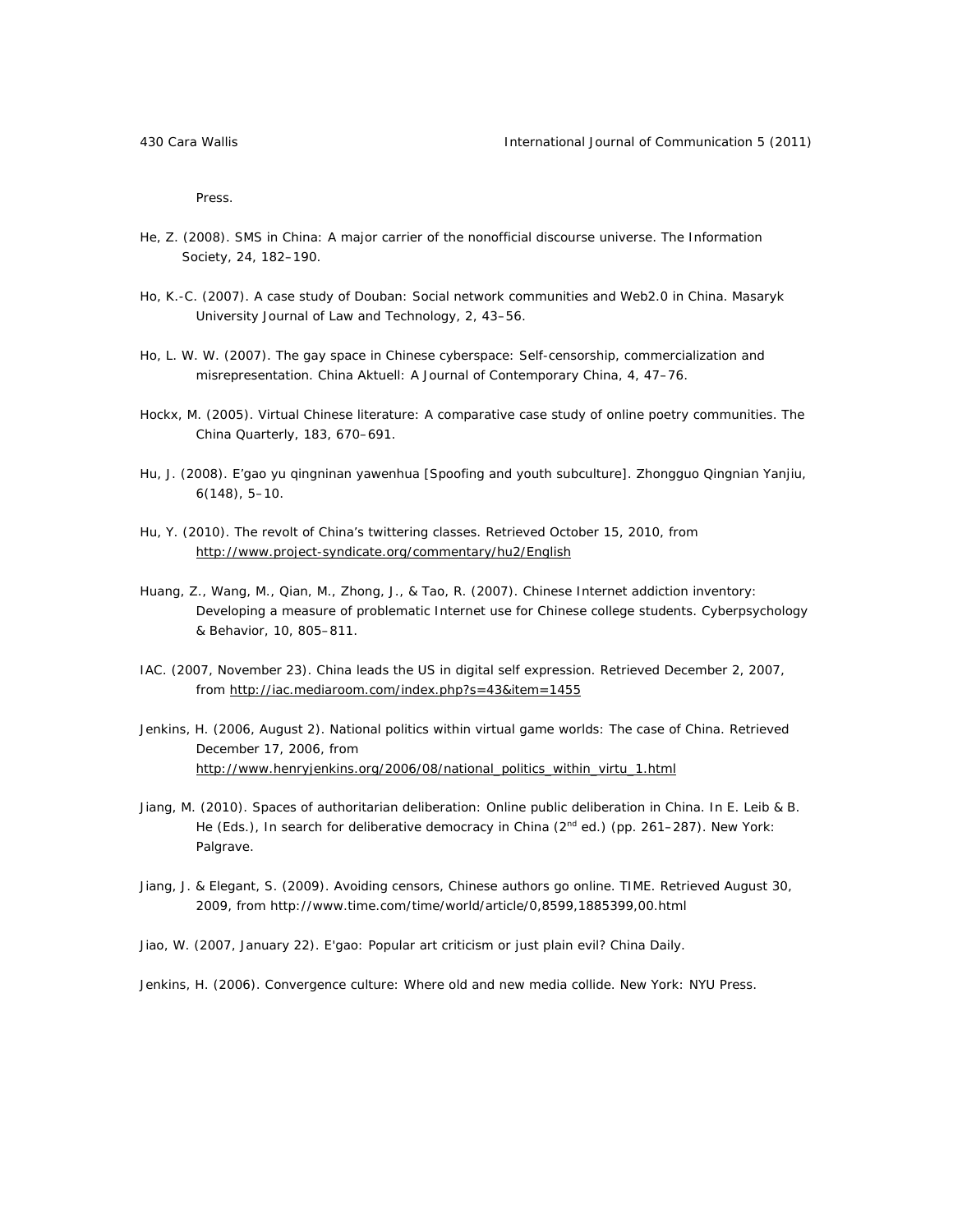- Koch, P. T., Koch, B. J., Huang, K., & Chen, W. (2009). Beauty is in the eye of the QQ user: Instant messaging in China. In G. Goggin & M. McLelland (Eds.), *Internationalizing Internet studies: Beyond Anglophone paradigms* (pp. 265–284). New York: Routledge.
- Kluver, R., & Yang, C. (2005). The Internet in China: A Meta-Review of Research. *The Information Society, 21*, 301–308.
- Lagerkvist, J. (2006). *The Internet in China: Unlocking and containing the public sphere*. Lund, Sweden: Media-Tryck.
- Lam, O. (2009, March 2). China: More on Grass Mud Horse. Retrieved March 5, 2008, from http://globalvoicesonline.org/2009/03/02/china-more-on-grass-mud-horse/
- Law, P.-L. & Peng, Y. (2006). The use of mobile phones among migrant workers in Southern China. In P.-L. Law, L. Fortunati, & S. Yang (Eds.), *New technologies in global societies* (pp. 245–258). Singapore: World Scientific Press.
- Lee, P. S. N. (1997). Telecommunications and development: An introduction. In P. S. N. Lee (Ed.), *Telecommunications and development in China* (pp. 3–20). Cresskill, NJ: Hampton Press.
- Li, D. (2007). Explication on certain issues regarding the Online Game Addiction Prevention System (Guanyu dui wangluo youxi fang chenmi xitong ruogan wenti de jieshi). Retrieved November 15, 2007, from http://news.xinhuanet.com/newscenter/2007-04/26/content\_6030775.htm
- Li, G. (2008). 71.9% gongzhong renwei wangluo biaoda cheng Zhongguo shi minzhu xin tongdao [71.9% of the public see expression via Internet as a new channel of Chinese-style democracy]. Retrieved July 2, 2008, from http://zqb.cyol.com/content/2008-06/30/content\_2243141.htm
- Li, L., & Zhang, Z. (2009). *Reading a book of paradoxes: China youth trends and business implications*. China Youthology. Retrieved August 15, 2009, from http://dl.dropbox.com/u/656356/China\_Youth\_Trends\_and\_Biz\_Implications\_ChinaYouthology.pdf
- Li, L., Zhang, Z., & Yu. (2009). China Youthology research on SNS in China preface and sociality on SNS. Retrieved May 6, 2009, from http://chinayouthology.com/blog/?p=524
- Lin, A., & Tong, A. (2008). Mobile cultures of migrant workers in Southern China: Informal literacies in the negotiation of (new) social relations of the new working women. *Knowledge, Technology, & Policy, 21*, 73–81.
- Lindtner, S., Nardi, B., Wang, Y., Mainwaring, S., Jing, H., & Liang, W. (2008, November). A hybrid cultural ecology: *World of Warcraft* in China. *CSCW '08*.

Liu, A. X. (2008, November 2). Human flesh search engines? Niu! *The Guardian*. Retrieved November 3,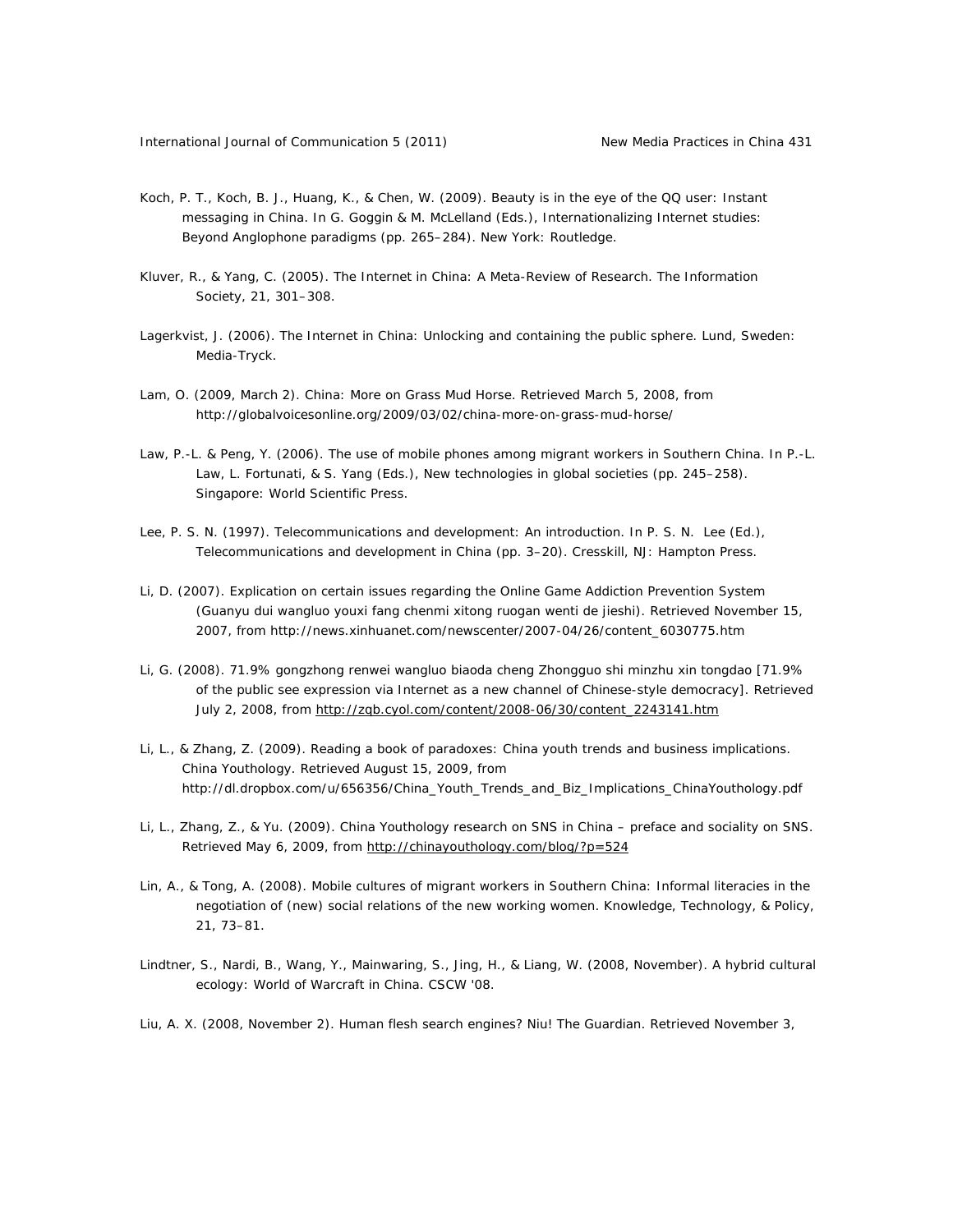2008, from http://www.guardian.co.uk/commentisfree/2008/nov/02/chinathemedia-blogging

- Liu, J. (2009). Chinese netizens 'tomb digging' to comment on Urumqi riot. *China Digital Times.* Retrieved July 7, 2009, from http://chinadigitaltimes.net/2009/07/josie-liu-chinese-netizens-tomb-diggingto-comment-on-urumqi-riot/
- Liu, X. (2006). Qianyi wangluo youxi dui daxuesheng xiaoyuan shenghuo de yinxiang [The influence of online games on college students' campus life]. *Journal of Nanchang Institute of Aeronautical Technology, 8*(3), 83–85.
- Lu, B. (2007). Hexie shehui jianche yujingzhong de "fenqing" "e'gao" xianxiang pingxi [A critique of the "angry youth" "parody" phenomena in the context of building a harmonious society]. *Zhongguo Qingnian Yanjiu*, *9*(139), 69–70.
- Lu, H. (2000). To be relatively comfortable in an egalitarian society. In D. S. Davis (Ed.), *The consumer revolution in urban China* (pp. 124–141). Berkeley, CA: University of California Press.
- Ma, R. (2008). Spread of SARS and war-related rumors through new media in China. *Communication Quarterly, 56*(4), 376–391.
- MacKinnon, R. (2007, September 12). "Eating 'river crab' at the harmonious forum. Retrieved November 22, 2008, from http://rconversation.blogs.com/rconversation/2007/09/eating-river-cr.html
- MacKinnon, R. (2008a). Blogs and China correspondence: Lessons about global information flows. *Chinese Journal of Communication, 1*(2), 242–257.
- MacKinnon, R. (2008b). Flatter world and thicker walls? Blogs, censorship and civic discourse in China. *Public Choice, 134*(1), 31–46.
- Martin, F. (2009). That global feeling: Sexual subjectivities and imagined geographies in Chinese-language lesbian cyberspaces. In G. Goggin & M. McLelland (Eds.), *Internationalizing Internet studies: Beyond Anglophone paradigms* (pp. 285–301). New York: Routledge.
- McLaren, A. (2007). Online intimacy in a Chinese setting. *Asian Studies Review, 31,* 409–422.
- Meng, B. (2009). Regulating *egao*: Futile efforts of recentralization. In X. Zhang & Y. Zheng (Eds.), *China's information and communications technology revolution: Social changes and state responses* (pp. 52–67). New York: Routledge.
- Ministry of Information Industry. (2007, February). *2007 quanguo tongxinye fazhan tongji baogao* [*2007 National Communications Industry Development Statistical Report*]. Available at: http://www.mii.gov.cn/art/2008/02/04/art\_2001\_36139.html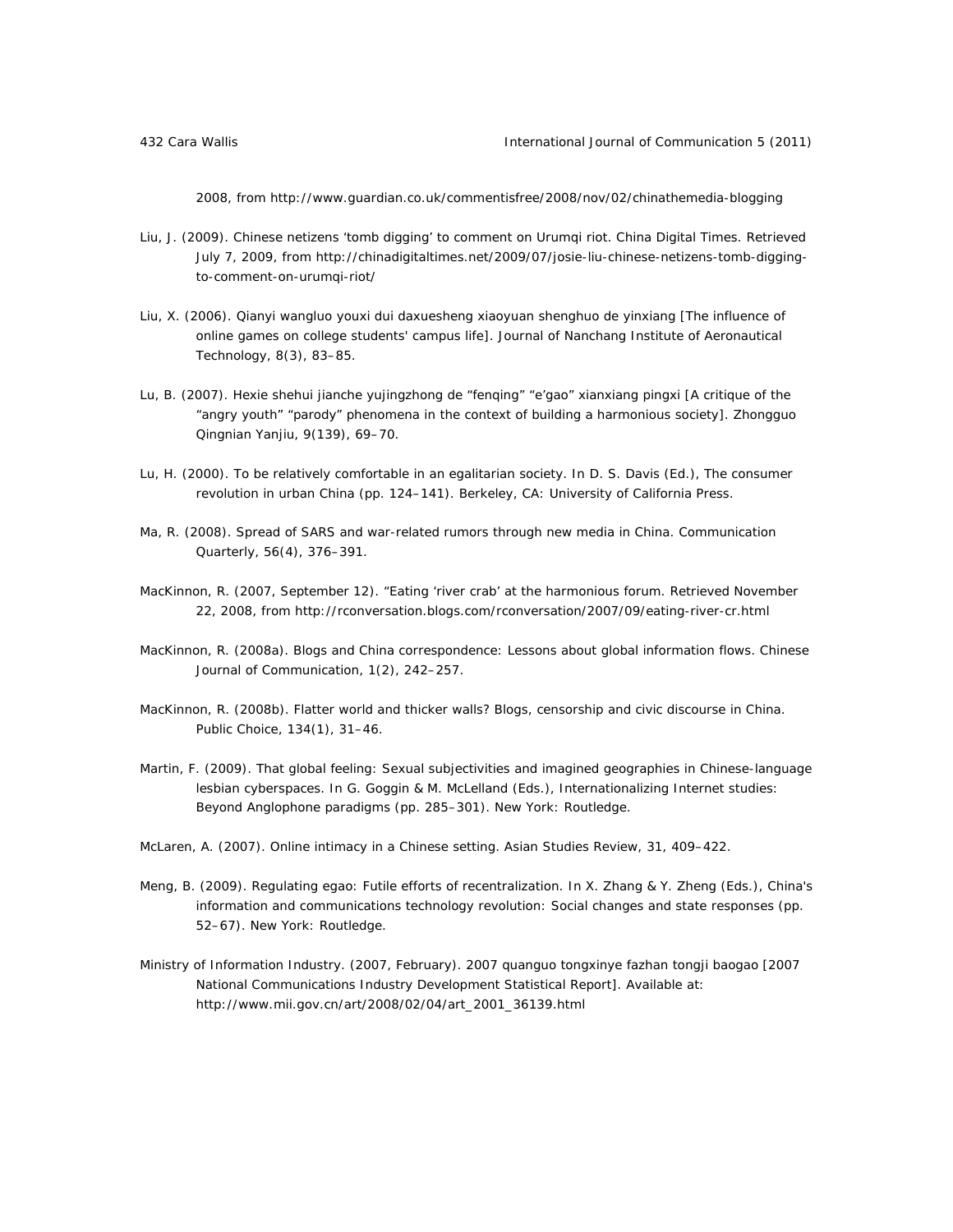- Ministry of Industry and Information Technology. (2009). *2008 nian 12yue tongxinye zhuyao zhibiao wancheng qingkuang* [*Main indicators for the telecommunications industry*]. Retrieved March 3, 2009, from http://www.miit.gov.cn/n11293472/n11295057/n11298508/11912660.html
- Ministry of Industry and Information Technology. (2010). *2010 nian 2yue tongxinye yunxing zhuangkuang ji zhuyao zhibiao wancheng qingkuang* [*Operation and accomplishments of major telecommunication indicators*]. Retrieved April 6, 2010, from http://miit.gov.cn/n11293472/n11293832/n11294132/n12858447/13126151.html
- Mo, H. (2008, February 8). Chinese expected to send 17 bln text messages during Spring festival. Retrieved February 9, 2008, from http://news.xinhuanet.com/english/2008- 02/08/content\_7581868.htm
- Nakamura, L. (2009). Don't hate the player, hate the game: The racialization of labor in World of Warcraft. *Critical Studies in Media Communication, 26*(2), 128-144.
- National Bureau of Statistics. (2008). *China Statistical Yearbook*. Beijing: China Statistics Press. Available at: http://www.stats.gov.cn/tjsj/ndsj/2008/indexch.htm
- Nie, M., & Li, J. (2006). Mingren boke de chuanbo tezheng fenxi [The communication characteristics of celebrity blogs]. *Social Science Journal of South Central University 12*(6), 746–751.
- Pierson, D. (2010). Young, educated, and jobless in China. *Los Angeles Times.* Retrieved February 18, 2010, from http://articles.latimes.com/2010/feb/18/business/la-fi-china-grads19-2010feb19
- Qiu, J. L. (2004). The Internet in China: Technologies of freedom in a statist society. In M. Castells (Ed.), *The network society: A cross-cultural perspective* (pp. 99-124). Northampton, MA: Edward Elgar.
- Qiu, J. L. (2007). The wireless leash: Mobile messaging service as a means of control. *International Journal of Communication, 1*, 74–91.
- Qiu, J. L. (2009a). *Working-class network society: Communication technology and the information haveless in urban China*. Cambridge, MA: MIT Press.
- Qiu, J. L. (2009b). Wangluo shidai de shanzhai wenhua [Shanzhai culture in a networked era]. *Twenty-first Century*, April, 121–139.

Rosen, S. (2009). Contemporary Chinese youth and the state. *Journal of Asian Studies, 68*(2), 359–369.

Slack, J. D., & Wise, J. M. (2005). *Culture + Technology: A Primer.* New York: Peter Lang.

Steinkuehler, C. (2006). The mangle of play. *Games and Culture, 1*(3), 199–213.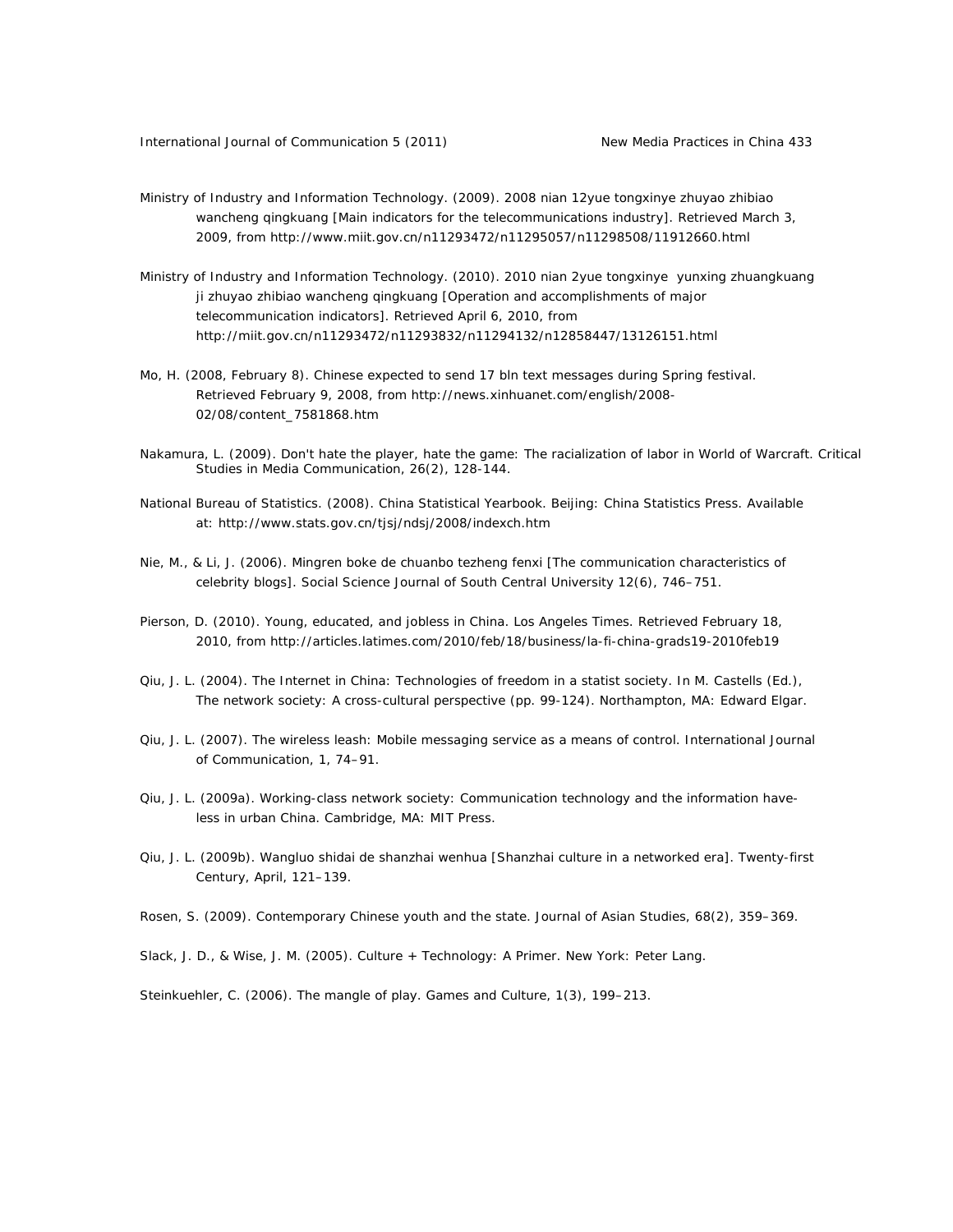Tai, Z. (2006). *The Internet in China: Cyberspace and civil society*. New York: Routledge.

- Tapscott, D. (1996). *The digital economy: Promise and peril in the age of networked intelligence*. New York: McGraw-Hill.
- Tencent. (2009). Tencent announces 2009 fourth quarter and annual results. Retrieved May 6, 2010, from http://www.tencent.com/en-us/content/at/2010/attachments/20100317.pdf
- Tian, L. & Li, Y. (2008, June). 79.9% gongzhong renwei gai guifan renrou sousuo [79.9% of the public think human flesh search engine should be regulated]. *China Youth Daily* Online. Retrieved July 5, 2008, from http://www.cyol.net/zqb/content/2008-06/30/content\_2243136.htm
- TNS. (2008). *Digital world, digital life*. Retrieved May 3, 2010, from http://www.tnsglobal.com/\_assets/files/TNS\_Market\_Research\_Digital\_World\_Digital\_Life.pdf
- Tsui, L. (2005). Introduction: The sociopolitical Internet in China. *China Information, 19*(2), 181–188.
- Wacker, G. (2003). The Internet and censorship in China. In C. R. Hughes & G. Wacker (Eds.), *China and the Internet: Politics of the digital leap forward* (pp. 58–82). New York: Routledge.
- Wallis, C. (2010). The traditional meets the technological: Mobile navigations of desire and intimacy. In S. H. Donald, T. D. Anderson, & D. Spry (Eds.), *Youth, society and mobile media in Asia* (pp. 57–69). New York: Routledge.
- Wallis, C. (forthcoming). (Im)mobile mobility: Marginal youth and mobile phones in Beijing. In R. Ling & S. Campbell (Eds.), *Mobile communication: Bringing us together or tearing us apart?* New Brunswick, NJ: Transaction Publishers.
- Wang, J. (2005). Youth culture, music, and cell phone branding in China. *Global Media and Communication, 1*(2), 185–201.
- Wei, R. (2006). Lifestyles and new media: Adoption and use of wireless communication technologies in China. *New Media & Society, 8*, 991–1,008.
- Wei, R. (2009). The state of new media technology research in China: A review and critique. *Asian Journal of Communication, 19*(1), 116–127.
- Wu, W., Fore, S., Wang, X., & Ho, P. S. Y. (2007). Beyond virtual carnival and masquerade: In-game marriage on the Chinese Internet. *Games and Culture, 2*(1), 59–89.
- Wu, X. (2007). *Chinese cyber nationalism: Evolution, characteristics, and implications*. Lanham, MD: Rowman & Littlefield.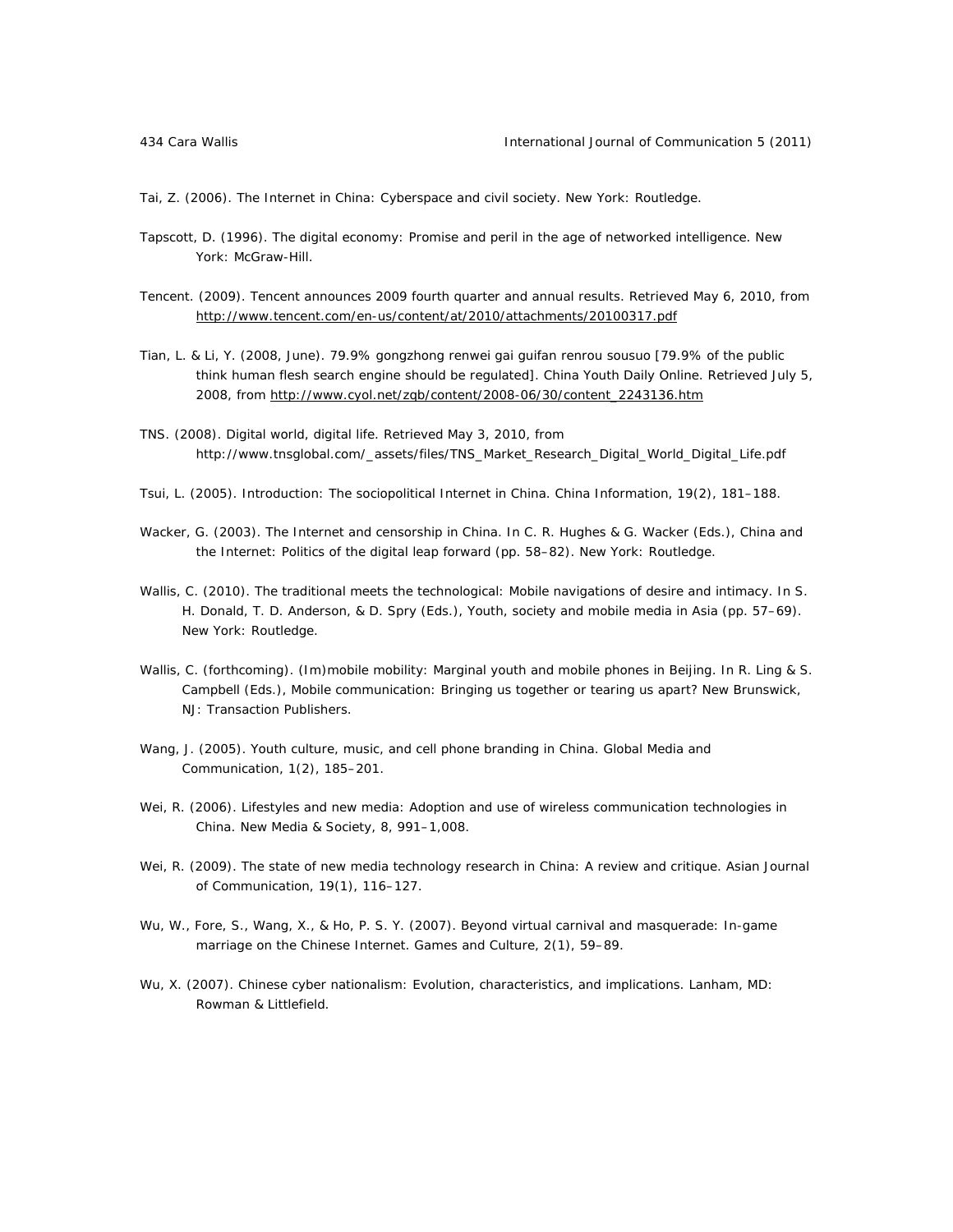- Wu, Y.-W., & Li, X.-L. (2005). Xueye shoucuo daxuesheng yu yiban daxuesheng shangwang zhuangkuang bijiao [A comparative study of Internet usage status between normal and study-failed college students]. *Chinese Mental Health Journal, 19*(2), 116–118.
- Yang, B. (2004). Cong SARS baofa qi kan hudonglei meijie yu dazhong meijie zhijian de guanxi [The relationship between the interactive medium and public medium: The case of SARS outbreak]. *Journal of Huazhong University of Science and Technology*, 12–19.
- Yang, C., & Li., L. (2008, November 17). Decoding shan zhai ji [Bandit cell phone] The opposite side of brand chasing. China Youthology. Retrieved December 1, 2008, from http://chinayouthology.com/blog/?p=369
- Yang, G. (2003). The co-evolution of the Internet and civil society in China. *Asian Survey, 43*(3), 405–422.
- Yang, G. (2009). *The power of the Internet in China: Citizen activism online*. New York: Columbia University Press.
- Yang, S. H., & Chu, W.-C. (2006). Shouji: Quanqiuhua beijingxia de 'zhudong' xuanze—Zhusanjiao diqu nongmingong shouji xiaofei de wenhua he xintai de jiedu [Mobile phone: 'An active choice' under the backdrop of globalization]. In *Jincheng nongmingong: Xianzhuang, qushi, women neng zuo xie shenme* (pp. 301–308). Beijing People's University Institute for Agriculture and Rural Development.
- Yang, Y., Wang, G., Chen, W., & Wang, J. (2004). Xingbie rentong yu jiangou de xinli kongjian [The psychological space of gender identity and structure]. In X. Meng (Ed.), *Zhuanxing shehuizhong de zhongguo funu*. Beijing: Chinese Academy of Social Sciences Publishing House.
- Ye, J., & Fowler, G. E. (2008, July 2). Chinese bloggers scale the "Great Firewall" in riot's aftermath. *Wall Street Journal*. Retrieved July 2, 2008, from http://online.wsj.com/article/SB121493163092919829.html
- Yee, N. (2006, January). Yi-Shan-Guan. *The Daedalus Project.* Retrieved October 10, 2007, from http://www.nickyee.com/daedalus/archives/001493.php
- Yin, J., & Meng, Y. (2009). Qianxi "renrou sousuo" de shehui xiaoying [On the social effects of the "human flesh search engine"]. *Journalism Knowledge, 3*, 14–16.
- Yu, H. (2004). The power of thumbs: The politics of SMS in urban China. *Graduate Journal of Asia-Pacific Studies, 2*(2), 30–43.
- Yu, H. (2006). From active audience to media citizenship: The case of post-Mao China. *Social Semiotics, 16*(2), 303–326.